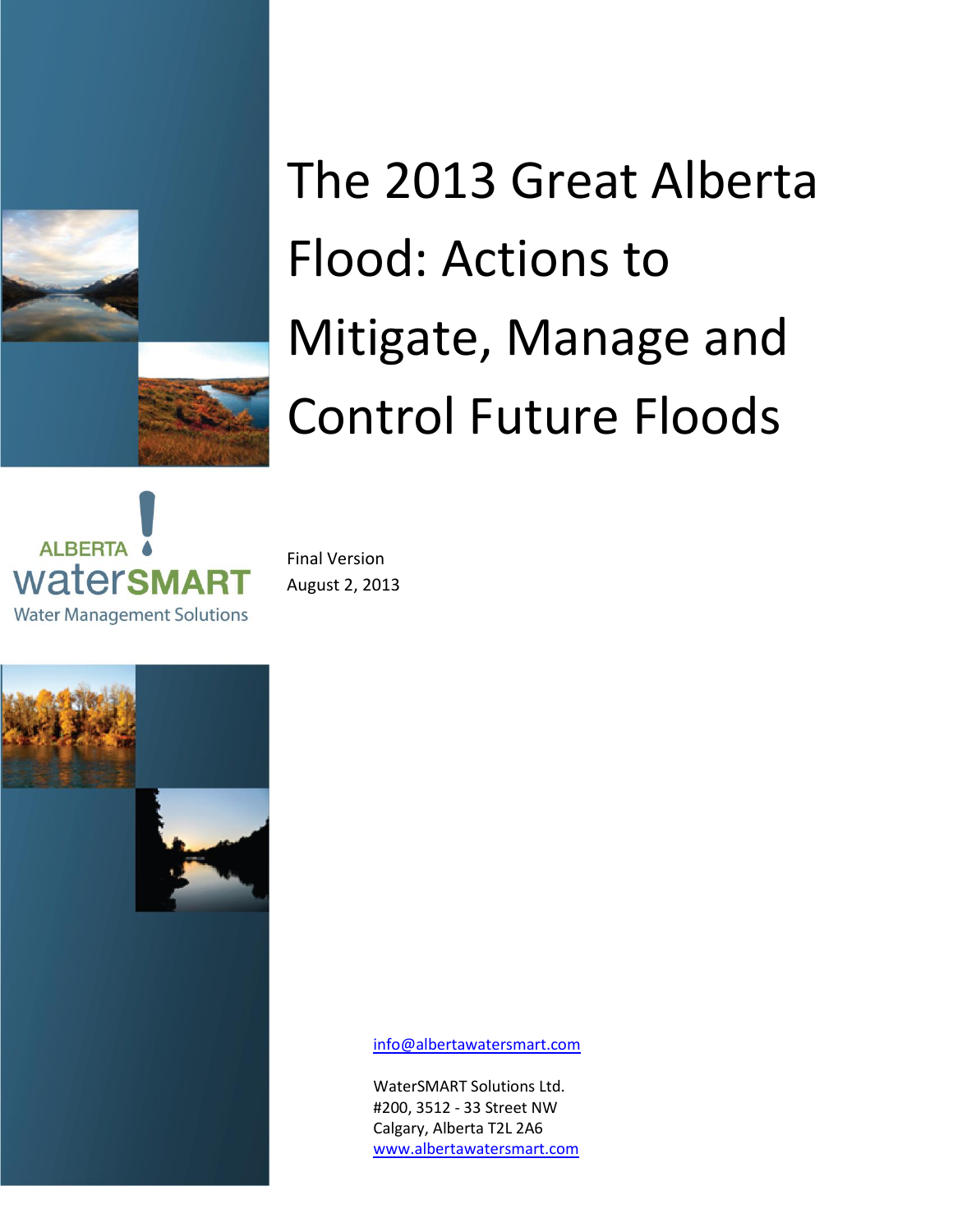## **Executive Summary**

June 2013 will be remembered across Alberta as the month of the Great Flood which resulted in the loss of four lives, displaced thousands from their homes, disrupted hundreds of businesses, and caused significant damage to private and public property, land and infrastructure. The immediate responses of municipal, provincial, and federal governments and particularly the people of Alberta to help those impacted by these flood events have been exemplary. However, as the recovery efforts begin to winddown, the daunting task of rebuilding our communities looms large on the horizon. The rebuilding program must be based on a solid understanding of the confluence of events that caused the flood, the likelihood of recurrence, the efficacy of the proposed mitigation strategies, and the impact of these strategies on the entire South Saskatchewan River Basin.

While we cannot prevent extreme weather, we believe that the weather can be better understood and that actions can be taken to reduce the likelihood of such large-scale destruction resulting from future extreme events. There is a series of logical, science-based, proactive actions that can be taken to strengthen our capacity to respond to these types of natural disasters. The purpose of this paper is to outline these specific actions to inform the policy discussions currently underway in committee rooms across the province.

A broad group of water practitioners from across Alberta, Canada and the world have participated in developing this paper. Collectively they have identified specific actions that can be taken to mitigate, manage, and control the impacts of extreme weather events resulting in floods and the inevitable opposite condition of severe drought. These are summarized into six recommendations:

- 1. Anticipate and plan for more extreme weather events, including both flood and drought.
- 2. Improve our operational capacity to deal with potential extreme weather scenarios through better modelling and data management.
- 3. Investigate the cost/benefit balance of investing in physical infrastructure such as on and offstream storage, diversions, and natural infrastructure such as wetlands.
- 4. Consider flood risks in municipal planning and strengthen building codes for new developments in flood plains.
- 5. Evaluate options for overland flood insurance.
- 6. Manage our water resources collaboratively, following the examples of the Bow River Consortium and the Cooperative Stormwater Management Initiative, and ensure Watershed Planning and Advisory Councils (WPACs) across the province have proper authority and funding.

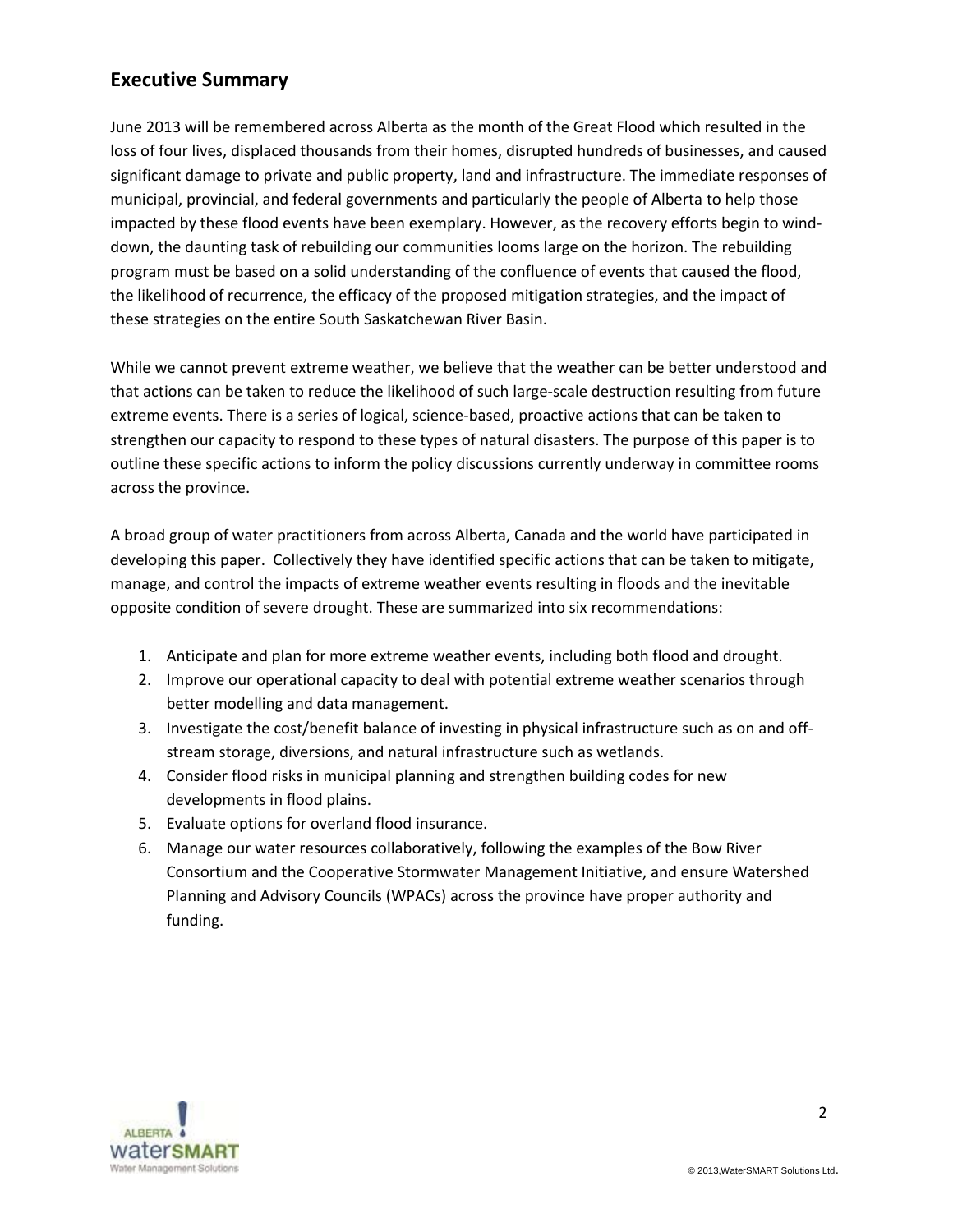# **Contents**

| 1. |                                                                                               |  |  |  |  |
|----|-----------------------------------------------------------------------------------------------|--|--|--|--|
| 2. | Improve our operational capacity to deal with potential extreme weather scenarios through     |  |  |  |  |
| 3. | Investigate the cost/benefit balance of investing in physical and natural infrastructure. 12  |  |  |  |  |
| 4. | Consider flood risks in municipal planning and strengthen building codes for new developments |  |  |  |  |
| 5. |                                                                                               |  |  |  |  |
| 6. |                                                                                               |  |  |  |  |
|    |                                                                                               |  |  |  |  |

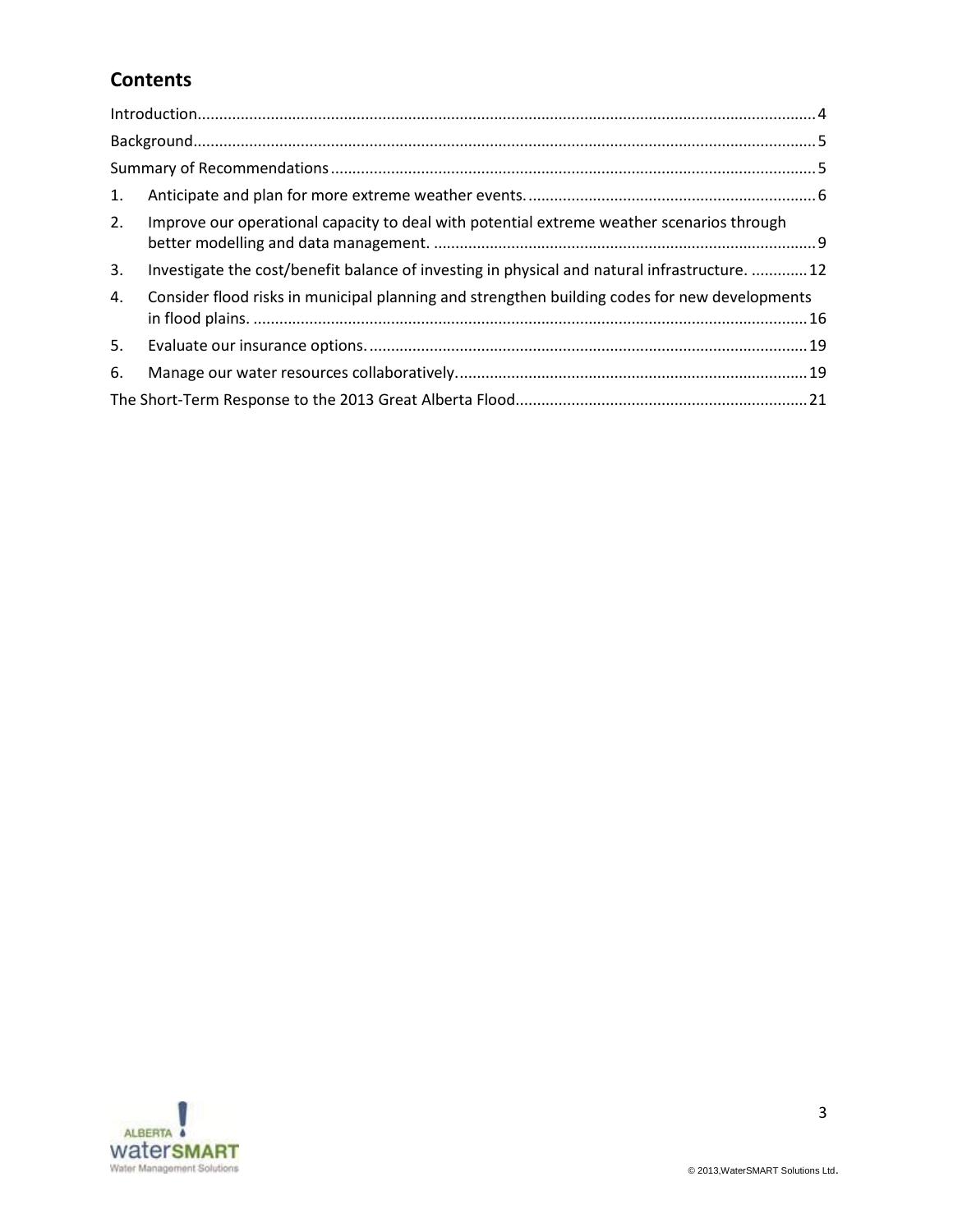### <span id="page-3-0"></span>**Introduction**

June 2013 will be remembered across Alberta as the month of the Great Flood. In late June a major rain event caused massive flooding in the South Saskatchewan River Basin (SSRB), affecting tens of thousands of families throughout the region, resulting in the loss of four lives, displacing thousands from their homes, disrupting hundreds of businesses, and causing significant damage to private and public property, land and infrastructure.

The immediate responses of the municipal, provincial and federal governments and particularly the people of Alberta to help those impacted by these flood events have been exemplary. In particular in Calgary, where 26 communities were affected, the excellent cooperation and collaboration between City officials, businesses, emergency response services, and the public prevented many possible deaths (only one person died in Calgary) and ensured minimal disruption in services. The Government of Alberta (GOA) responded to the flood by pledging \$1 billion in disaster recovery assistance, and the Government of Canada promised full support for flood relief. The stories of heroism and sacrifice from ordinary Albertans are abundant.

However, as the immediate response and recovery efforts begin to wind down, the daunting task of rebuilding our communities looms large on the horizon. Decisions on priorities for investment must be made by individual home and business owners, the councils of the affected municipalities and counties, and the provincial and federal governments. The preliminary estimates of the total cost of Alberta's recovery efforts range from three to five billion dollars.

The rebuilding program must be based on a solid understanding of the confluence of events that caused the flood, the likelihood of recurrence, the efficacy of the proposed mitigation strategies, and the impact of these strategies on the entire river basin. Our analysis shows that Albertans from all parts of the province should be prepared to experience more frequent and severe weather events, including floods and droughts. Due to the urgent need for action our recommendations focus on the South Saskatchewan and Bow River basins. However the conclusions from our work have implications for the rest of Alberta and Canada.

While we cannot prevent extreme weather, we believe that the weather can be better understood and that actions can be taken to reduce the likelihood of such large-scale destruction resulting from future extreme events. There is a series of logical, science-based, proactive actions that can be taken to strengthen our capacity to respond to these types of natural disasters. The purpose of this paper is to outline these specific actions to inform the policy discussions currently underway in committee rooms across the province. As this paper was written, the goal was to engage as many thought leaders as possible in this important discussion. The contributors to this paper (listed in Appendix A) ensured that the recommendations herein represent clear, consistent, implementable, and fundable solutions.

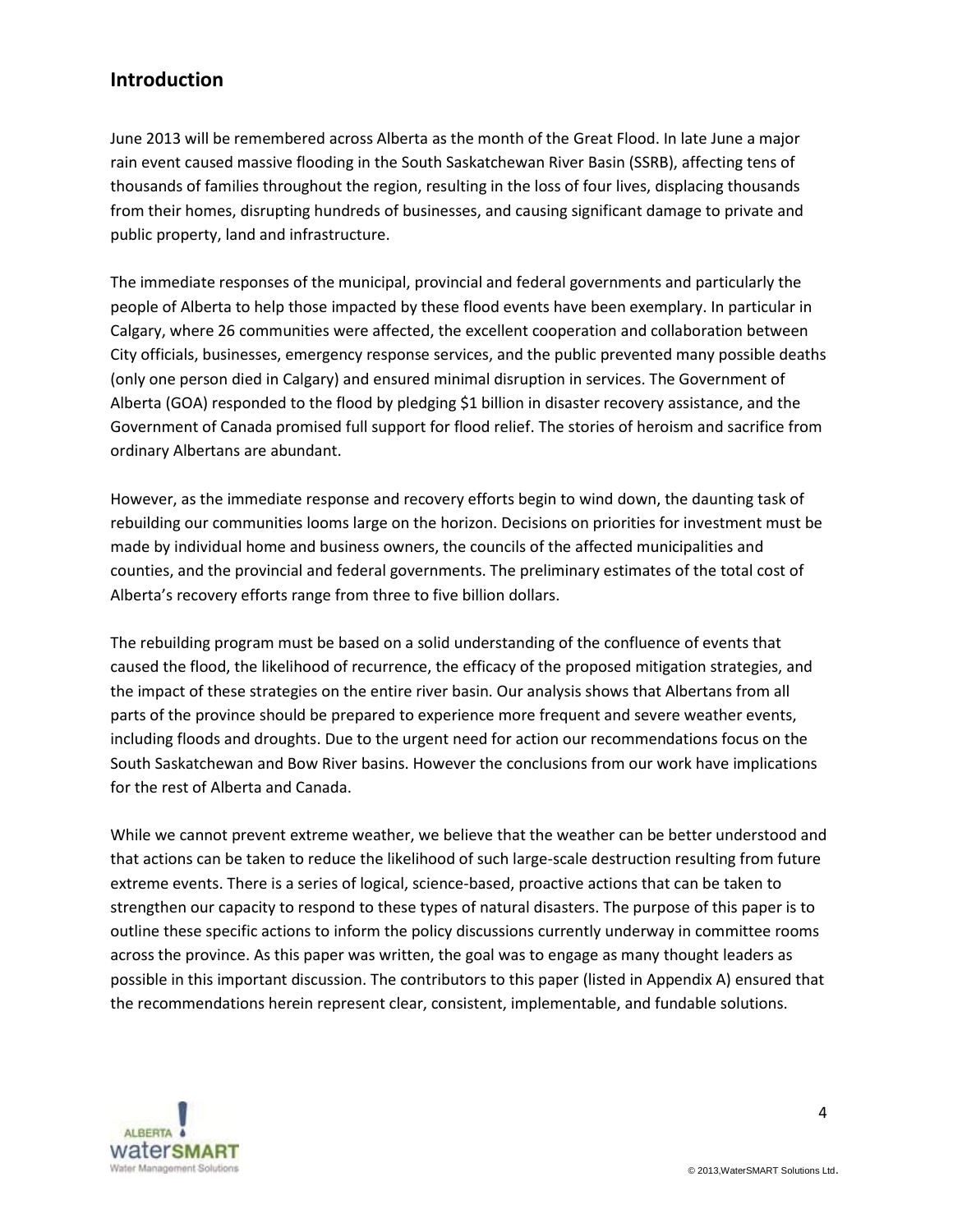# <span id="page-4-0"></span>**Background**

The idea for this White Paper arose from a discussion group at the Canadian Water Summit, which was held in Calgary on June 27, 2013. The discussion was hosted by IBM, and was designed and conducted by Alberta WaterSMART. Thirty water experts from across Canada and around the world participated in the discussion group.

The first draft of the White Paper was distributed to the discussion group participants, the Western Irrigation District (WID) executive, the Bow River Basin Council (BRBC) executive, the South East Alberta Watershed Alliance (SEAWA) Director, the Scientific Director of Alberta Innovates – Energy and Environment Solutions (AIEES), a small number of GOA staff members, the Chief Executive Officer of the Association of Professional Engineers and Geoscientists of Alberta (APEGA), members of the Canadian Academy of Engineering (CAE), the Hydrologics modelling team, and the Alberta WaterSMART team and board. In addition, a summary of the recommendations was posted on the Alberta WaterPortal for input and comments from the public.

This final version of the White Paper represents the contributions of several dozen water practitioners and interested members of the environment community and the public. Every effort was made by the authors to include the comments received. The contributors to this paper are listed in Appendix A. Any errors or omissions in this document are the responsibility of the authors and not the contributors.

### <span id="page-4-1"></span>**Summary of Recommendations**

There are actions that can be taken to mitigate, manage, and control the impacts of extreme weather events resulting in floods and the inevitable opposite condition of severe drought. These are summarized into six recommendations:

- 1. Anticipate and plan for more extreme weather events, including both flood and drought.
- 2. Improve our operational capacity to deal with potential extreme weather scenarios through better modelling and data management.
- 3. Investigate the cost/benefit balance of investing in physical infrastructure such as on and offstream storage, diversions, and natural infrastructure such as wetlands.
- 4. Consider flood risks in municipal planning and strengthen building codes for new developments in flood plains.
- 5. Evaluate options for overland flood insurance.
- 6. Manage our water resources collaboratively, following the examples of the Bow River Consortium and the Cooperative Stormwater Management Initiative, and ensure Watershed Planning and Advisory Councils (WPACs) across the province have proper authority and funding.

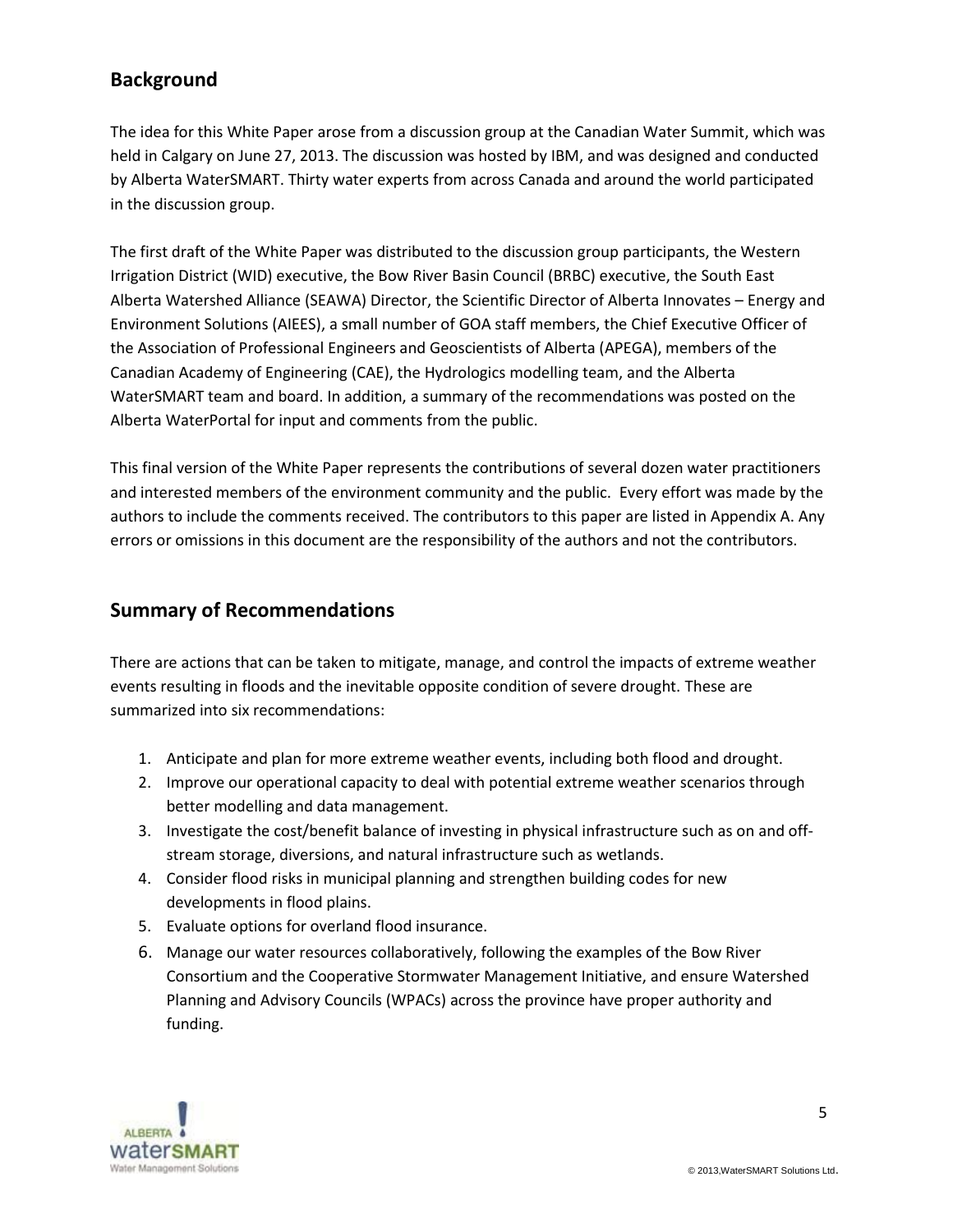This White Paper expands on these recommendations and provides a summary of short-term actions that can be taken immediately to begin implementing these recommendations. It is hoped that all of these recommendations will help to inform the policy discussions currently underway in committee rooms across the province, as well as to educate those impacted by the flood event and anyone involved in water management activities.

#### <span id="page-5-0"></span>**1. Anticipate and plan for more extreme weather events.**

Alberta, and specifically southern Alberta, should be prepared to experience larger and more frequent extreme weather events in the future, including both floods and droughts. This is important because these events have huge impacts on people and on our economy. These impacts are costly and are likely to become more costly as Alberta's population grows.

Detailed studies of historical tree ring data in southern Alberta show a remarkably consistent trend in the SSRB flows over the last 600 years. This data indicates that flood and drought events in the past were far more severe than we have experienced during the mid to late 20<sup>th</sup> century. The pre-historic record (Figure 1) suggests that we should be prepared for extreme weather events that are worse in terms of severity and frequency than the ones we have experienced in recent history. For example, the 2013 flood was one of five similar sized flood events on the Bow River in 130 years (Figure 2).





Source: David Sauchyn, PARC, University of Regina

History would suggest that we should consider the recorded maximum and minimum flow levels in our infrastructure and response planning. As a further complication, this planning must take drought into

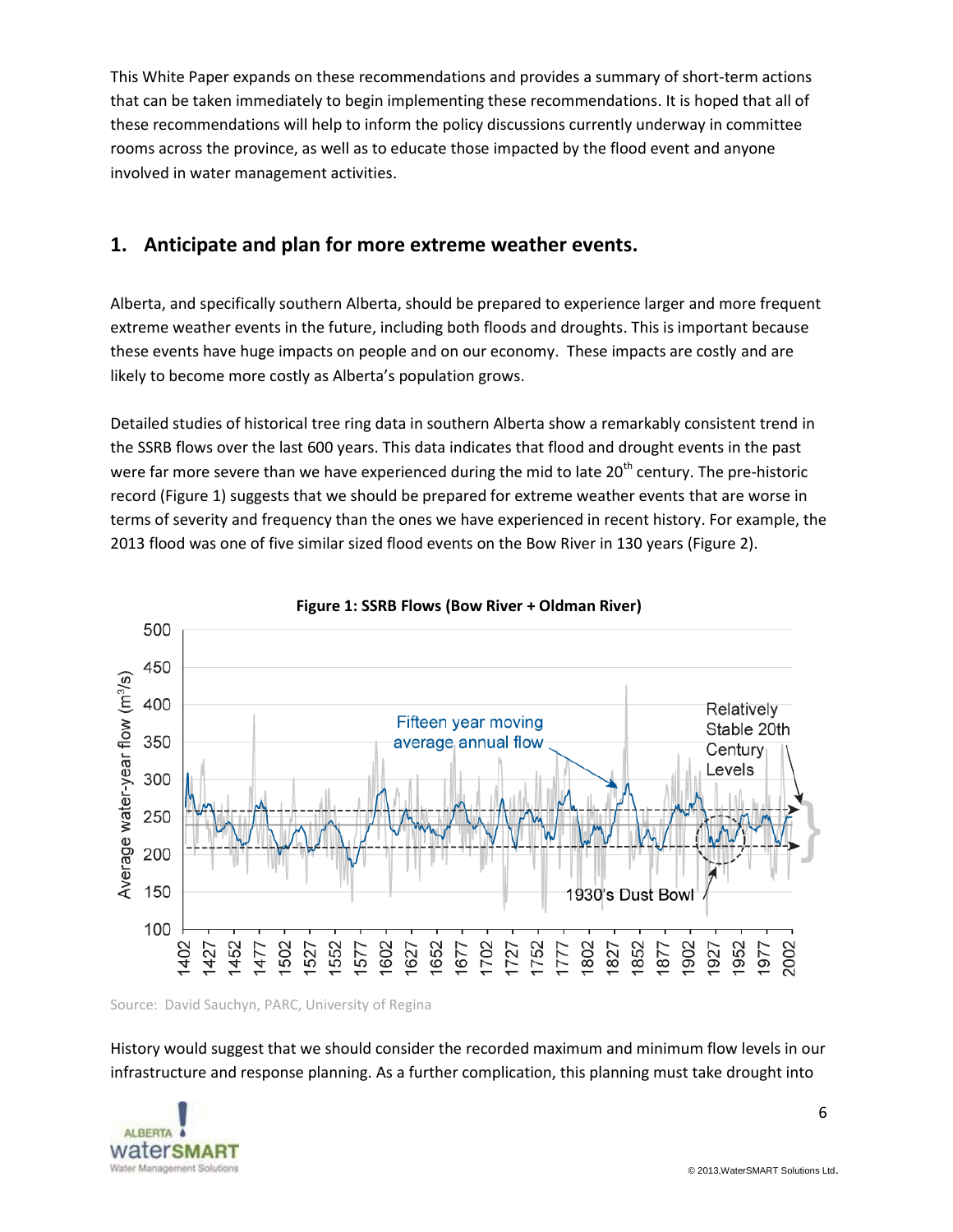account, as flooding and drought can occur right after one another (e.g. 2001 and 2002 were major drought years, while 1995, 2005, 2011 and 2013 were major flood years) or even in the same year.



**Figure 2: Maximum Water Discharge in the Bow River at Calgary between 1879 – 2013**

Source: Modified from Neill, C.R. and Watt, W.E., 2001. Report on Six Case Studies of Flood Frequency Analysis. Prepared for Alberta Transportation and Civil Engineering Division Civil Projects. April 2001. Figure 5.1 p44

Although the Great Flood of 2013 did not have the highest flow rate in the history of the SSRB, it very likely has caused the most damage and had the largest economic impact of any extreme weather event in Canada to date. The costs of this flood will surpass the ice storm of January 1998 in Ontario and Quebec, which totalled \$1.9 billion according to the Insurance Bureau of Canada (IBC).

The population of southern Alberta is currently projected to grow by sixty percent over the next thirty years (Alberta Treasury Board & Finance 2012). If development continues according to the same patterns as has occurred over the last thirty years, it is likely that damage from another major flood incident would be even more significant in terms of financial costs and physical impact than in 2013. Anticipating and planning for more extreme weather events is an important factor to consider in planning at all levels of government, as these events have a significant impact on the economy.

Before the flooding had subsided discussion had already entered the media around whether or not man made climate change contributed to the severity of the flood. Climate change is a contentious issue in Alberta that will continue to generate heated debate. However, based on the historical record as noted above, there is clearly a natural variance of the climate which requires adaptation in the short term. This paper focusses on adaptive actions to be made around water management in response to

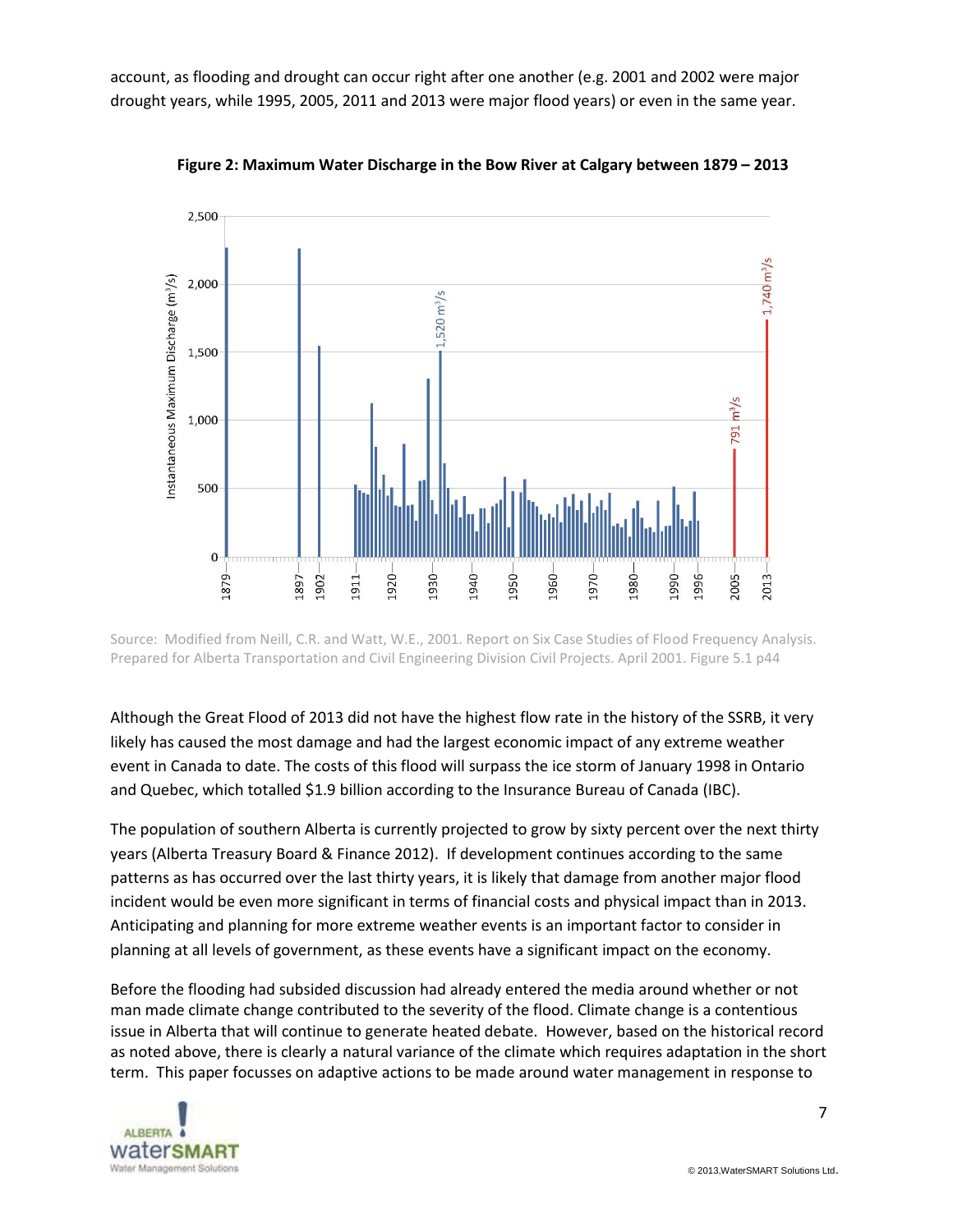extreme events, providing space for ongoing conversations, actions, and policies regarding climate change.

Understanding the relationships between weather, river flows, population growth, and potential economic impacts is essential to planning for the future. Therefore, we make the following recommendations to better understand and plan for more extreme weather events.

- **Analyze the confluence of events that resulted in the 2013 flood.** This flood event closely resembled pre-1933 flood events. There are several theories why the maximum water discharge in the Bow River remained so low from 1933 until 2005. One theory is that there were severe forest fires in the foothills and mountains in the late 1800s and early 1900s, which could have resulted in more rapid runoff, ultimately resulting in high peak water flows. Another theory is that as the TransAlta hydro reservoirs came on-stream, they increasingly blunted the flood flows. However, neither of these theories explains the 2005 and 2013 rain events. Some work has already been done to explain changes in southern Alberta river flows based on climate variations, including the Pacific Decadal Oscillation (Alberta Innovates – Energy and Environment Solutions and WaterSMART Solutions Ltd. 2013). However more work needs to be done to understand other factors that are influencing the weather. The key meteorological, landscape, land use, and urban design factors that caused or contributed to this event in conjunction with the likely changes in frequency and magnitude of these events in future decades must be studied and debated. This analysis can then be used to signal how frequently we can expect these events in the future and their potential magnitude, allowing for better planning. The modelling work done as part of the Bow River Project and SSRB Adaptation Project is an excellent starting point and can be used to assess the impacts of flood flows, land cover, and changing weather patterns as well as the effects of various mitigation options.
- **Overlay potential development scenarios on the weather scenarios**. Land use in the South Saskatchewan watershed will change over the next thirty years as the population increases. Models such as the ALCES tool run by the ALCES Group can be used to understand how development will alter the landscape, which has a major impact on stormwater management, flood mitigation, and watershed saturation. This type of analysis is being incorporated in the current Alberta Innovates – Energy and Environment Solutions (AI-EES)-funded studies on river management in the SSRB.
- **Determine the magnitude of potential economic loss from another flood event.** As the 2013 flood has demonstrated, floods are extremely costly. An analysis of the physical and economic losses incurred in this flood, as well as other recent floods, would provide a baseline for assessing the magnitude of losses from potential future events. This type of analysis is being considered by the IBC, and they would be an excellent resource for this work. The results of this analysis would support and justify the necessary investments in planning and infrastructure that are needed to reduce the impacts of another flood.

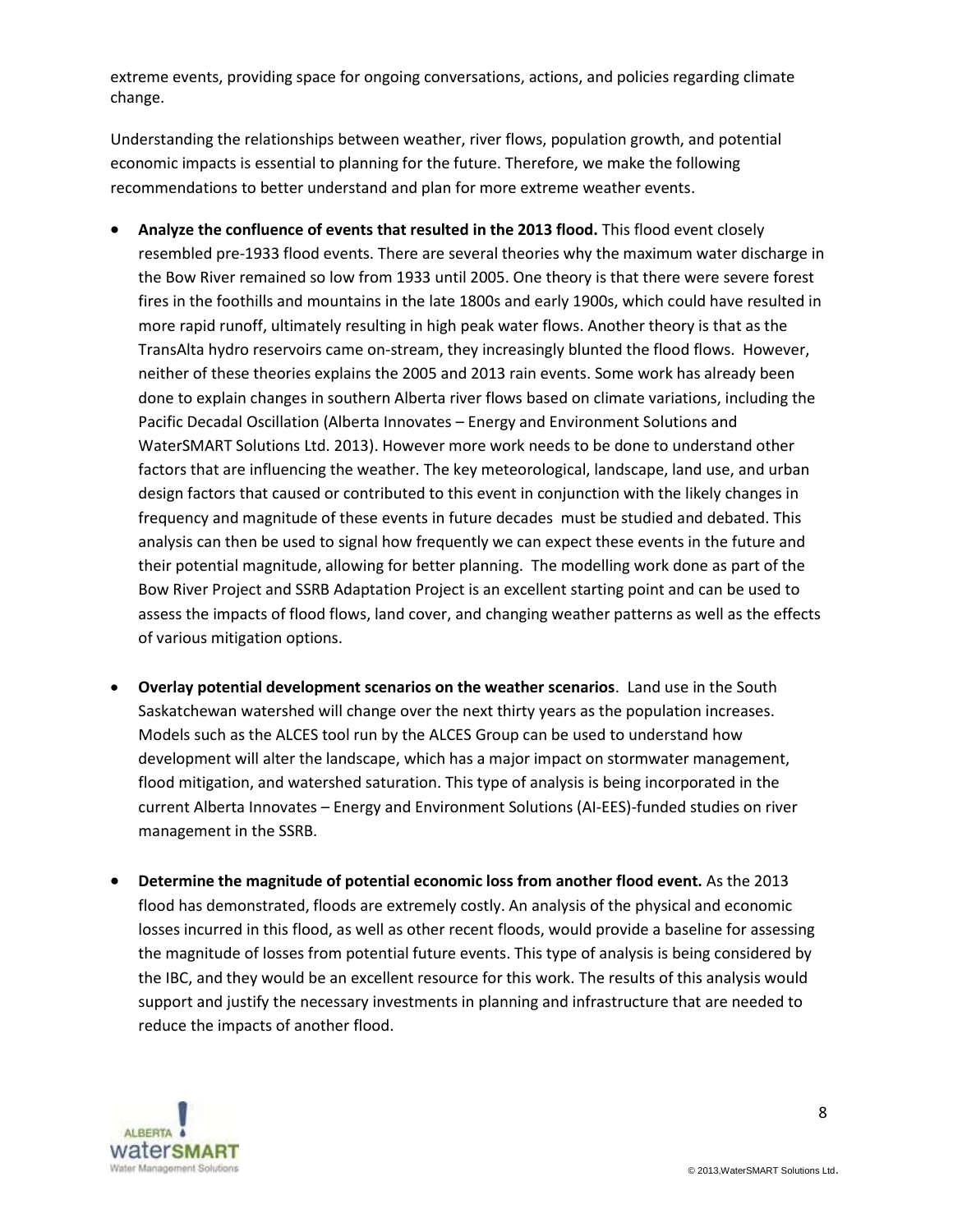**Take a holistic approach when analyzing storm, flood, and drought data.** When analyzing storm, flood, and drought data, a holistic approach to hydrology assessment is required that includes data from watersheds outside of the watershed where the weather event occurred. In the case of southern Alberta, the flood history for all of the river basins with headwaters along the east slope of the Rockies needs to be examined to get a complete view of the frequency and magnitude of potential floods resulting from severe storm events along the eastern slopes. These storms are regional, not basin specific, as was shown in the 2005 event where the final rain dropped in the Red Deer basin, not the Bow basin. In addition, it would be extremely beneficial if meteorological data from across the North American continent could be shared between experts to improve monitoring capabilities. The Delft Flood Early Warning System (FEWS) program has been used in other parts of the world to assemble and analyze this type of data and could provide some guidance for Alberta.

# <span id="page-8-0"></span>**2. Improve our operational capacity to deal with potential extreme weather scenarios through better modelling and data management.**

Improving our operational capacity is integral to ensuring that the most appropriate mitigation strategies have been analyzed, developed and implemented before the next flood or drought occurs. This includes increasing modelling efforts and ensuring that drought and flood planning receive equal attention from policy-makers. Modelling should be based on the best data available. Efforts to collect more water-related data such as snowpack, precipitation, evapotranspiration, and sublimation and their effects on streamflow should be a high priority. Where possible, it is important to include the quantitative evaluation of natural ecosystem functions and services in the form of flood mitigation from forests and other natural land cover in the headwaters, wetlands and healthy riparian areas.

Considerable work is already underway in this area, but can be accelerated and improved through the following actions.

- **Ensure that data is available and easily accessible so that it can be used in modelling and planning by researchers, municipalities, provincial officials, and private property owners.**  Historical and current data should be used to better understand and model the long-term trends referenced above. Researchers and planners should utilize the data from the new provincial monitoring agency to ensure consistency. The GOA has data that should be made available either through the monitoring agency or through public websites. In particular, increased data on groundwater is required for flood potential forecasts. Monitoring and research that is funded by the GOA (e.g. snowpack monitoring) should continue. When known, flood and drought risk and vulnerability should be clearly communicated to researchers and accurately portrayed. Impacts of a changing climate should be accounted for, including changing precipitation patterns, drought and heat waves.
- **Investigate back-up systems for Water Survey of Canada gauging systems to maintain data continuity during large events.** During the 2013 flood, every Water Survey of Canada gauge

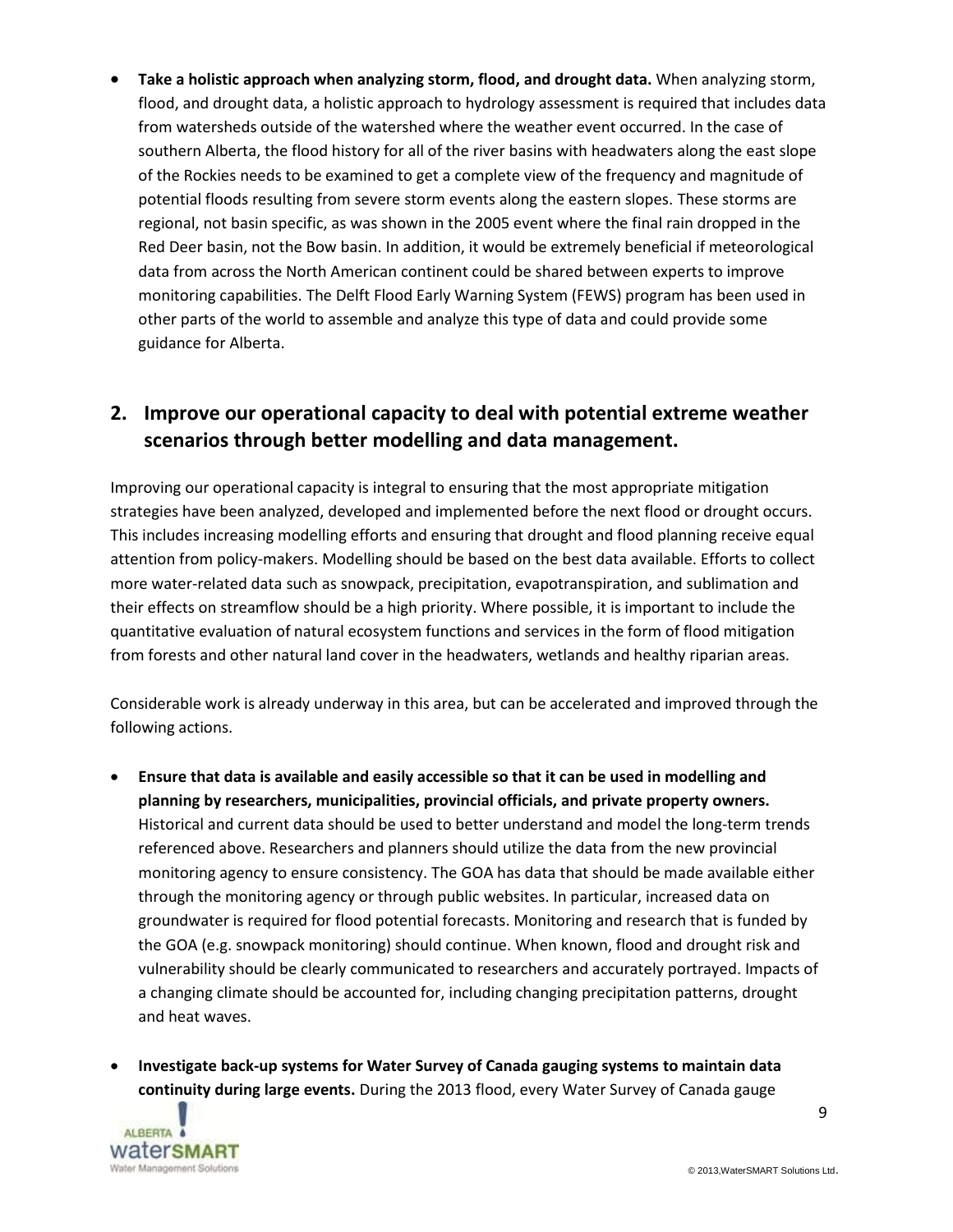between Banff and Calgary went out of service prior to the peak flows occurring. TransAlta, the City of Calgary, the irrigation districts and the GOA need real-time data to operate their water retention systems. Currently a standard stream gauging system is built on the bank of the stream and is prone to being damaged or flooded. A realistic short-term action is to ensure that real-time data stations maintain integrity during the flood event. This could involve adding more gauges in more secure locations, and researching alternate systems that could initiate operation when the existing gauges are overwhelmed.

- **Improve predictive capacity through increased modelling and data management.** Models that run a variety of scenarios, using in some cases well over 80 years of gauge data, can help decisionmakers understand the possible outcomes and impacts of a flood or drought event. Decisionmakers should increase their use of modelling capacity to ensure that a variety of extreme weather scenarios have been taken into account in policy planning, and so that specific mitigation measures and plans can be identified, properly analyzed and implemented. Publicly available models have already been developed for some parts of Alberta (e.g. the OASIS model has been developed by the University of Lethbridge and Hydrologics, and is being applied by Alberta WaterSMART in the SSRB). Improved operational capacity can be achieved by:
	- $\circ$  Developing flood potential forecasts. Hydrometeorlogic data can be used to investigate the nature and extent of flood risk. The magnitude and frequency of major floods can be estimated in order to identify where funding should be allocated to support adaptation measures. As an example, Red River basin managers have developed these kinds of tools (see Warkentin1999) and some of their work should be adopted in Alberta.
	- o Increasing flood risk mapping. Flood mapping for 1:200 year, 1:500 year, 1:1000 year or possibly Probable Maximum Flood events should be considered and vulnerable areas should be identified. This needs to be kept up to date, as mapping precision can decrease with time resulting in increasingly less reliable statistics.
	- o Utilizing the best available technologies. Remote sensing tools should be developed and incorporated into Alberta's flood planning and response. Alberta has some of the best LIDAR inventories (remote sensing technology that uses lasers to measure distance) in the world, but there is a need for new digital elevation models to be built. Options like the American GRACE satellite and the new Canadian RADARSAT constellation satellite can be used for better surface groundwater mapping. GRACE could play a big role in understanding flooding and groundwater relationships.
	- $\circ$  Developing communication tools. Publicly available and user friendly tools can be developed to help engage and educate the public with respect to high flood risk areas. These tools could show the high water level mark associated with a given flooding event and outline which communities would be affected by flooding at different flow rates. Mitigation and damage reduction options can then be designed to meet each specific risk profile.
	- $\circ$  Increasing basin-specific modelling. Current models such as the Bow River Operational Model (BROM) should continue to be upgraded to incorporate new data and inputs such

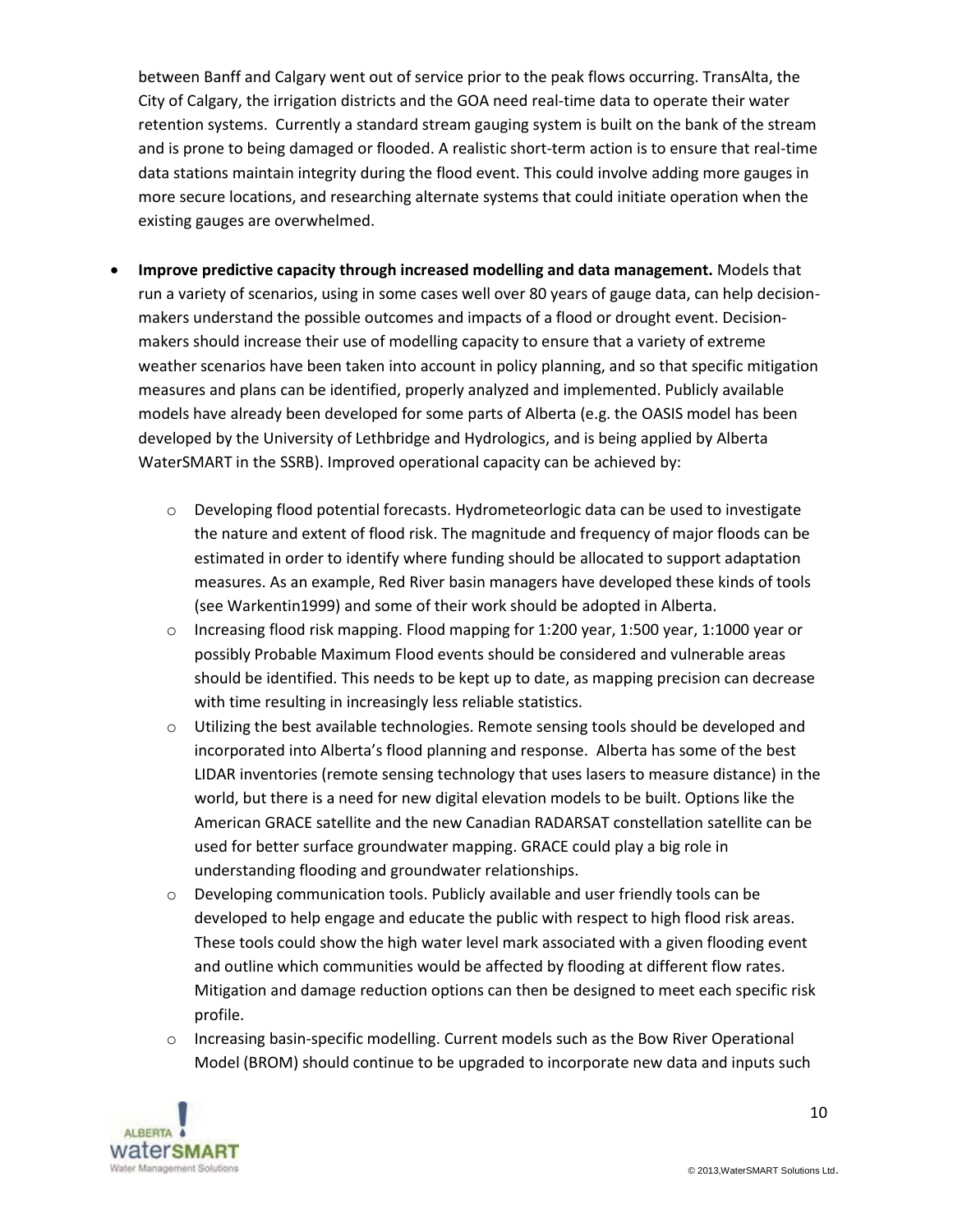as groundwater and smaller streams. Land cover and use, water quality, wetland, and riparian habitat data should be incorporated into the BROM.

- $\circ$  Using BROM as an operational support tool. BROM should be used by water managers and reservoir operators in training exercises to help them prepare for a variety of flood and drought scenarios. This was demonstrated as part of the Bow River Project (see [www.albertawater.com/Bow](http://www.albertawater.com/Bow) River Project).
- **Recognize that flood and drought planning are interconnected, and that both should receive an equal amount of attention.** Over the last decade in the SSRB the majority of water management strategies have been drought-related. Flood-related water management strategies should receive an equal amount of attention. Drought and flood mitigation strategies can be used to benefit each other; for example implementing the Bow River Project recommendations, including flexible and collaborative management, can improve environmental conditions under normal circumstances and ensure adaptive responses to either drought or flood conditions.
- **Develop a better understanding of the relationship between flooding and groundwater.** Alluvial aquifers (shallow groundwater-bearing channels connected to surface water bodies such as rivers) are vital natural infrastructure. Further investigations should be conducted in order to understand the effects of flooding on groundwater, and vice versa. Some work has been done in this area specifically by Alberta Environment and Sustainable Resource Development (ESRD), and this work should be leveraged and the data made available publicly. More specifically:
	- $\circ$  In the City of Calgary, there should be a detailed review of the alluvial aquifer around the Bow and Elbow Rivers to map the groundwater levels and the sensitivity to rises in river levels. This work is essential to understanding the risks to office buildings, residential homes, businesses and condominiums close to the rivers, and to determine appropriate building standards. Work that has been done to date should be made publicly available and easily accessible.
	- $\circ$  The hydrological cycle should be better understood in its entirety on a regional scale with respect to the SSRB. This includes a detailed understanding of the interactions and relationships between groundwater, surface water, precipitation, snow pack and related factors such as sublimation and evapotranspiration, snowmelt, aquifer recharge/discharge and variations in climate. There are academic studies of many of these elements that could support a larger integrated study. The current AIEES-funded study of The Future of Water in Alberta could perhaps use the Bow River Basin as a case study for its integrative work on water issues in Alberta.
- **Re-evaluate the potential for slumps and mudslides during flooding events.** Numerous communities in the municipalities affected by the 2013 flood are situated near the edge of steep slopes that were formed by river erosion. Steep slopes that consist of large quantities of glacial and lake sediments become unstable and may fail when materials are removed from the base of these slopes or when the ground becomes saturated. Although major slumping and mudslides did

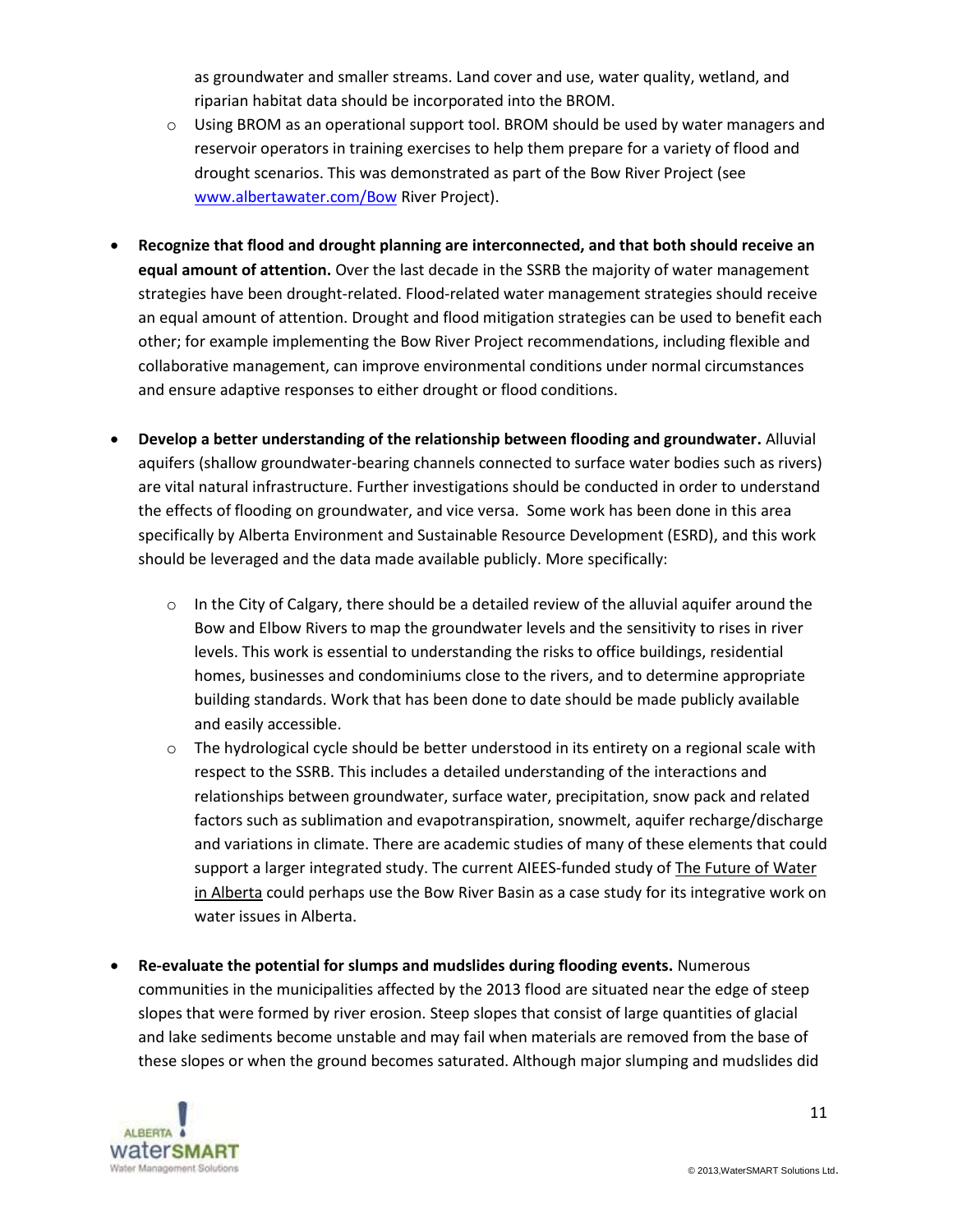not occur in Calgary, they occurred in Canmore and other areas. The potential for these to occur in the future throughout the region should be assessed and preventive measures implemented.

- **Build upon work that has already been done.** Current and future policy should build upon work that has already been done, such as the 2006 Groeneveld Provincial Flood Mitigation Report. Unfortunately that report was not released until 2012 and is now somewhat out of date. However the basic tenets and recommendations still apply and the report should be updated and analyzed for effectiveness using the latest data and modelling techniques and then implemented where needed most. In addition, during the past decade the ALCES Group has completed several projects along the east slope drainage basins from the U.S. border, through the Oldman Basin, to the Bow River Basin upstream of Calgary. All of these projects have examined elements of water flow and water quality, among a broader suite of indicators. Other work currently underway has been identified elsewhere in this paper, including the IBC reports, the SSRB projects, and projects underway at the Universities of Alberta (Goss *et al*), Regina (Sauchyn *et al*) and Saskatchewan (Pomeroy *et al*).
- **Engage public health professionals in assessing mitigation measures.** Floods create immediate public health risks to drinking water supplies, a risk that has been mainly dealt with by means of precautionary boil water advisories. Given the experience of the 2005 and 2013 floods, additional risk management measures for protecting drinking water and assessment of the effectiveness of boil water advisories, particularly when power outages and/or natural gas shut-offs also exist, should be pursued. There are also public health concerns with remediation efforts from flooding, including exposure to sewage contamination, growth of toxic molds and dealing with food spoilage. Public health professionals should be engaged in assessing mitigation measures to determine if better health practises and/or advice is needed for future events.

#### <span id="page-11-0"></span>**3. Investigate the cost/benefit balance of investing in physical and natural infrastructure.**

Extreme weather events often catalyze discussion on the resiliency and adequacy of water infrastructure such as dams, canals, diversions, reservoirs, and natural features such as wetlands. A conversation about water infrastructure opportunities in Alberta is needed now. Billions of dollars will be spent on flood recovery and rebuilding efforts and some of this money should be invested in infrastructure to mitigate the impacts of future extreme weather events. It is important to remember that there is no one single infrastructure solution that will resolve all issues in the SSRB. The recommendations included here should be viewed as tools in a toolkit rather than either/or options. Even with properly planned and implemented infrastructure, the risks of building in flood-prone areas and the cost of recovering from a flood need to be carefully balanced.

 **Conduct cost-benefit and risk analyses to assess the best use of capital funds to support infrastructure spending decisions.** Obviously public funds are scarce and must be directed to the use which maximizes the benefits to society. After recovery from the current flood event,

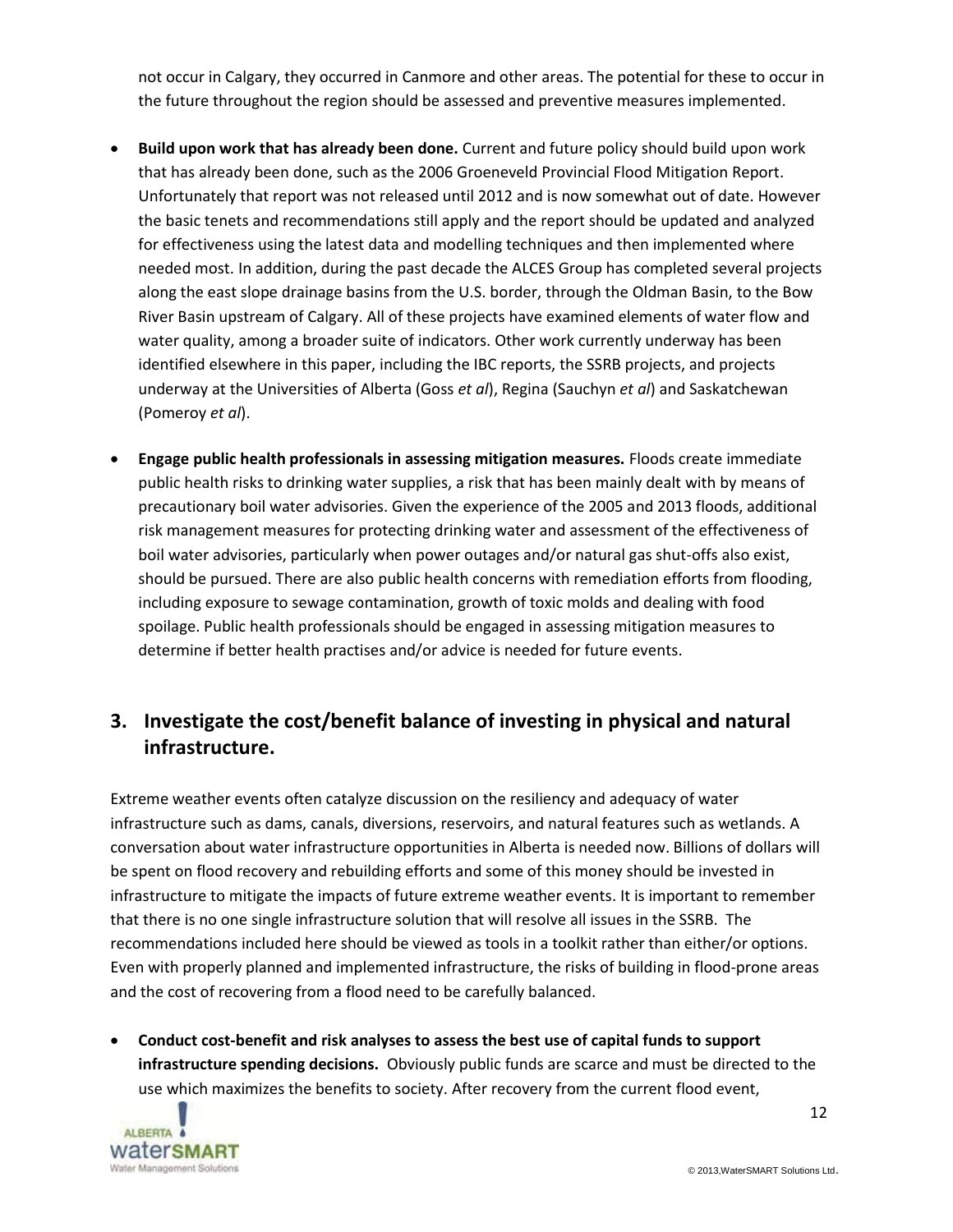preventative physical and natural infrastructure initiatives should be identified, evaluated, and where justified, planned and implemented. An excellent example of how infrastructure is already being utilized to manage water flows is the management of the Bow River through the City of Calgary by the TransAlta hydro dam infrastructure during normal times (Figure 3). The benefit of this infrastructure is that it ensures a stable and steady flow of water in the Bow River; the managed flow is double the natural flow in the winter months, which ensures that the City of Calgary can operate its water treatment plants within the legislative parameters set out by the GOA. A stable flow in the winter also helps prevent ice jams and floods, and the lower than natural flow in the summer months can mitigate minor to moderate flooding. Other examples include the Glenmore Dam on the Elbow River, operated by the City of Calgary, and the Oldman Dam on the Oldman River, operated by ESRD. Other opportunities have been explored, and some new ideas are noted in this section.





Source: BRBC State of Watershed Plan 2010

- **Consider all available infrastructure options**. Unnecessary impacts to natural infrastructure should be avoided wherever and whenever possible. Where pipes, intakes and outfalls are needed for municipal water, wastewater, and stormwater infrastructure, the value of natural resources that may be affected by their implementation should be considered. Decision-makers should take advantage of opportunities to retrofit river shorelines using soft engineering practises; that is the use of ecological principles and practises to reduce erosion and achieve stability of shorelines, while enhancing habitat and improving aesthetics. The redevelopment of the Detroit River shoreline is often cited as an example of successful soft engineering practise. In addition, other low-impact developments, such as porous/pervious pavement, should be considered.
- **Use the best available risk assessment tools.** Over recent years new tools have been developed to assess risk more broadly for public infrastructure. Groups such as the World Federation of Engineering Organizations look broadly and systematically at infrastructure vulnerability to climate

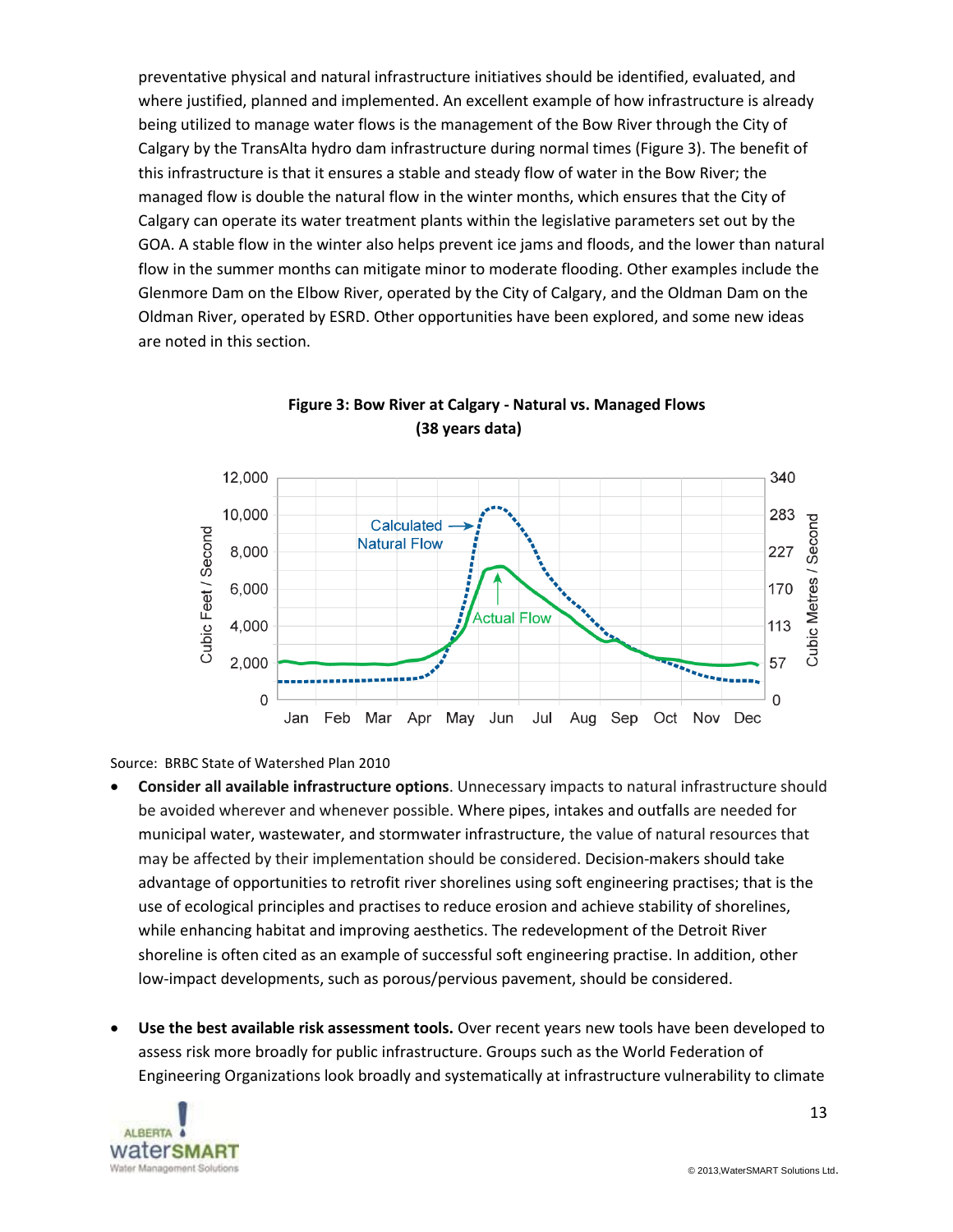change from an engineering perspective. Tools like the PIEVC infrastructure vulnerability protocol, developed by Engineers Canada and Natural Resources Canada and used across Canada and internationally, provide a proven approach to understanding the risks and vulnerabilities of existing infrastructures to the threats of extreme climatic events. The standards and practices developed by the PIEVC have already been tested in Alberta and could inform investment decisions as the GOA and municipal governments consider new infrastructure investments.

- **Implement the recommendations of the Bow River Project.** Over the last four years, the major water license holders on the Bow River have collaborated on developing water management protocols for the Bow River that incorporate many of the recommendations included in this White Paper. The GOA should work together with the Bow River Consortium and TransAlta to flexibly implement these recommendations. This agreement on future water management is an essential first step toward on-going, systematic improvement to the Bow River watershed, and will facilitate planning and implementation of damage reduction strategies for both future floods and droughts.
- **Utilize on-stream storage for flood control.** The Bow, the Elbow and the Oldman Rivers all have existing on-stream storage behind dams built primarily for power generation for the Bow, and water supply management for the Elbow and Oldman. Better integration of this storage capacity to embrace broader objectives of flood and drought management could significantly increase the capacity to manage extreme weather events and improve environmental conditions under normal circumstances. Current SSRB modelling can provide the structure for assessing these options. Some specific recommendations include:
	- o Investigating opportunities and costs of using TransAlta storage for flood control and drought mitigation. The BROM model should be used to evaluate the extent to which reservoir capacity can be used to manage extreme weather events. The model provides for the assessment of the opportunity costs of lost power generation compared to the capacity to reduce peak flood flow. The velocity in the level of peak flood flow and elevation and the period of time in which flows are reduced can then be translated into flood flow maps to show areas where action can be taken to reduce flooding. This modelling exercise must include the downside risk of lowering reservoir levels if the expected rain/flood event does not occur or occurs at a lower than forecast amount. The key to improved risk management for flood and drought is an agreement on risk sharing and risk management among water users, taking into account maintaining appropriate environmental base flows.
	- o Developing a flow/flood damage relationship for Banff, Canmore, Morley, Cochrane, Calgary, Carseland, Siksika, Medicine Hat and other significant communities and infrastructure. This information would be based on water flow rates and would demonstrate the amount of land that could be covered by water and the resulting potential economic damage at various peak flow rates. A hydrodynamic flood model should be developed and used to test flood operating strategies and trade-offs between location of available storage and potential damage.

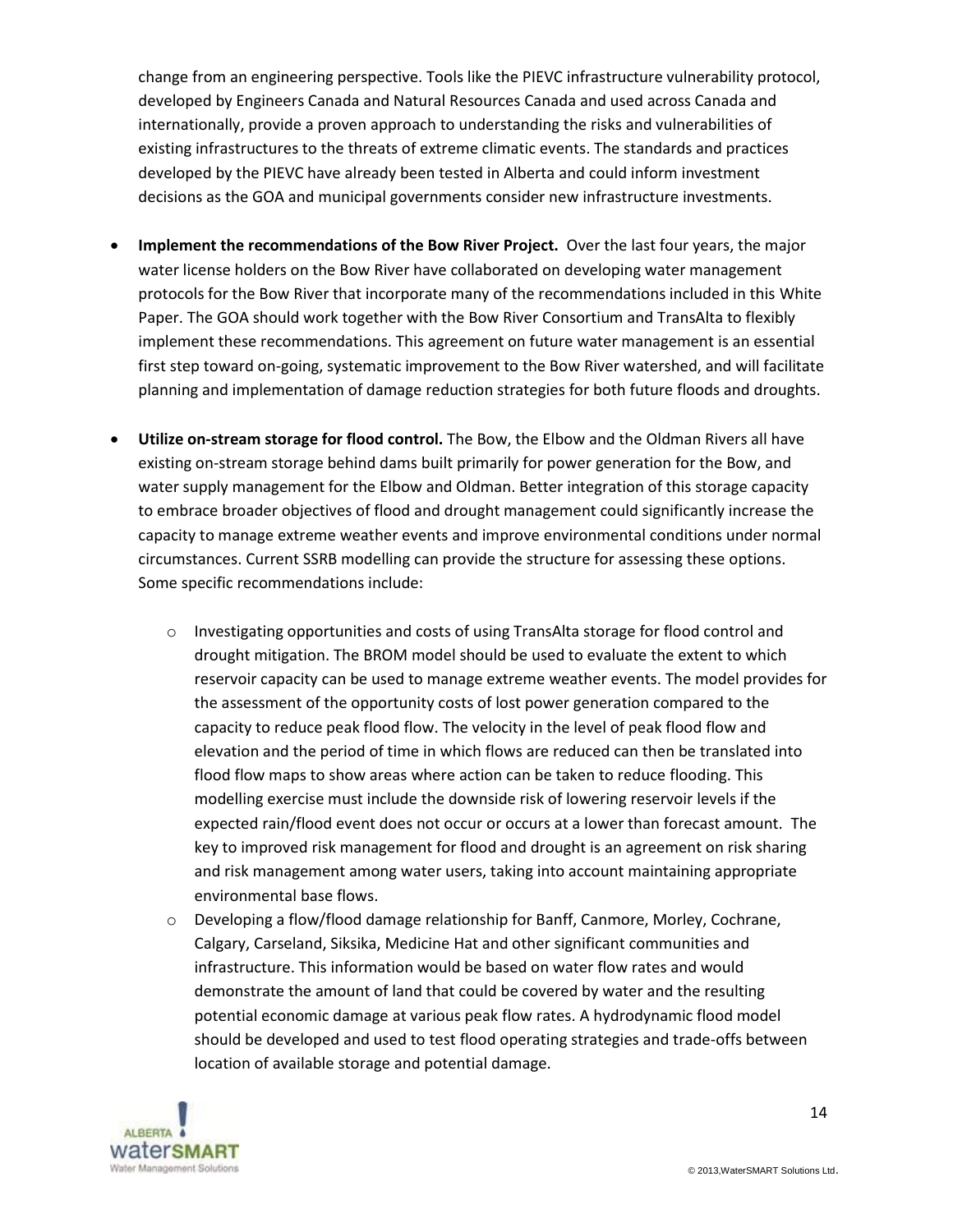- o Evaluating multi-purpose storage and operations on the Highwood and Sheep Rivers. Some work has already been done to model the Highwood/Sheep system, and this could be the basis for assessing storage and operating options.
- o Evaluating increased storage for flood control at the Glenmore Reservoir and upstream of the Elbow River for storage and power generation.
- $\circ$  Evaluating the potential impact of gradual accumulation of sediment in reservoirs and implementing an active reservoir sediment management plan.
- **Utilize off-stream storage more effectively for flood mitigation.** The irrigation districts have made use of man-made lakes for water storage for decades. Watershed management can be made more resilient by diversifying off-stream storage options, including increasing storage volumes or altering operating conditions. The Western, Bow River and Eastern Irrigation Districts should be engaged in a discussion as to how they can further utilize their infrastructure to help mitigate flood risks, while ensuring a robust response to drought conditions.
- **Improve management of headwater areas so that natural wetlands and riparian zones continue to act as a buffer for heavy rainfall.** The ability of the headwaters to capture and retain snowmelt and spring run-off should be optimized. The current development of the South Saskatchewan Regional Plan (SSRP) presents an opportunity to enhance flood avoidance and mitigation in southern Alberta. Headwater management should be addressed in the SSRP and could include, for example:
	- o Making headwater landscape health a management priority for prairie rivers to naturally optimize water production and water quality, and to moderate the release of water throughout the spring and summer seasons.
	- $\circ$  Shifting from clear-cut logging to canopy-retention logging. This will help to reduce canopy snow loss while spreading out the snow melt over a longer period, and retaining the ability of the forest canopy and groundcover to intercept and retain rain.
	- $\circ$  Supporting high population densities of beavers in some headwaters to maximize their free ecosystem services.
	- $\circ$  Limiting off-road vehicles and industrial vehicles to trails and roads designed to minimize gullying and sedimentation and to avoid water source areas such as fen meadows and wetlands.
	- o Investing public funds in the purchase of ecosystem services such as small check dams in coulees, wetland restoration, and/or revegetation of exposed or eroded soil from landowners in source water areas.
- **Incorporate natural infrastructure such as wetlands, riparian areas, natural storage conditions and land cover into flood and drought mitigation planning.** Utilized properly, natural infrastructure can be used as an effective long-term solution to ensure that people, infrastructure and natural systems are less vulnerable to flooding. In addition to flood control, ecosystems provide many economically beneficial services that support and protect humans and nature such as filtering pollutants, controlling erosion, producing fish and providing clean drinking water.

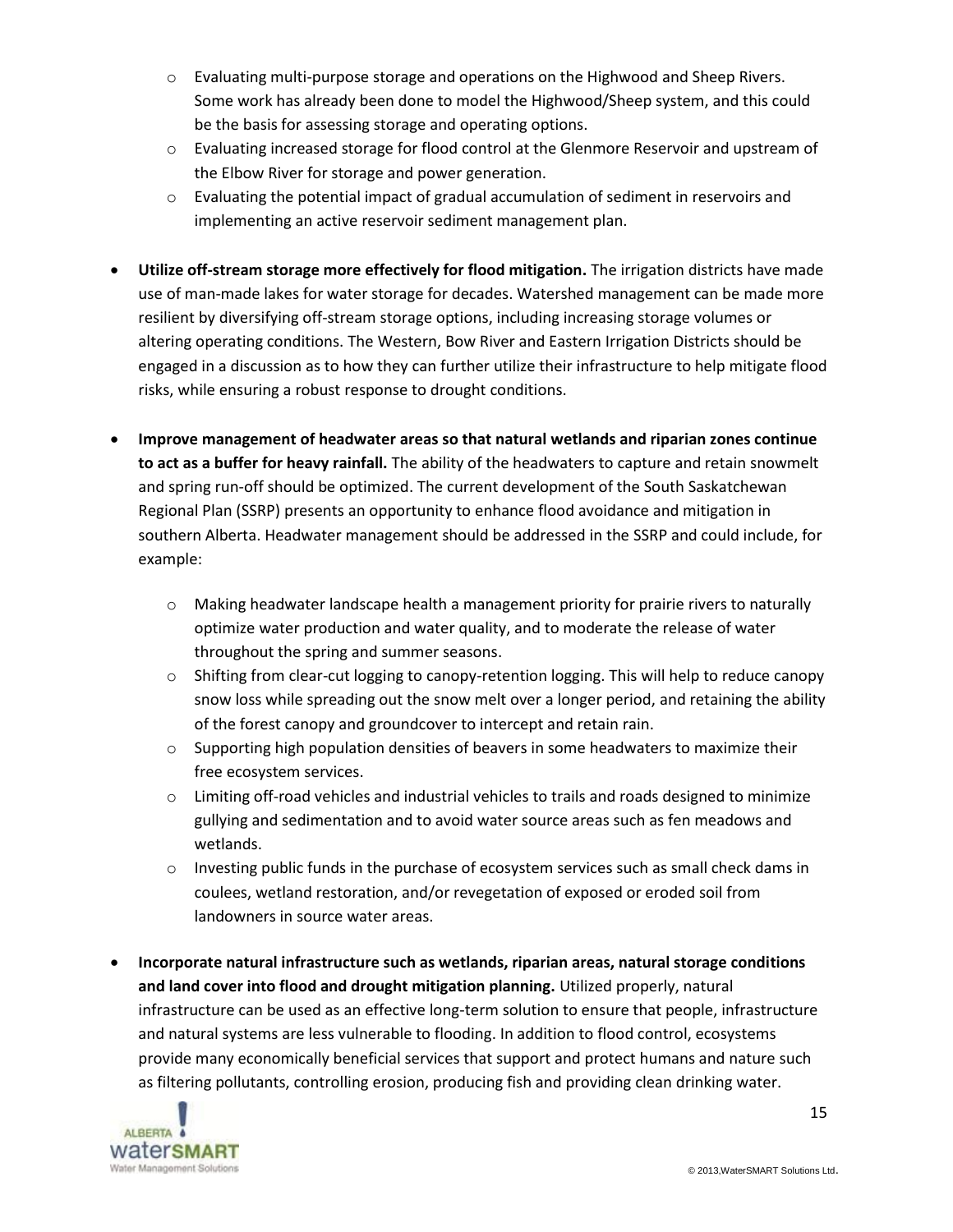Moreover, natural infrastructure can have lower long-term maintenance costs than physical infrastructure. However the functions of the natural infrastructure such as wetlands must be understood to avoid unintended consequences elsewhere in the basin. The provincial wetlands strategy is needed to help guide the effective use of wetlands. In addition, the BRBC recently published the Bow Basin Management Plan (2012) which addresses wetlands, riparian areas, land use and headwaters protection. This document is in the process of being endorsed by a large number of Bow Basin stakeholders. The other WPACs in the SSRB, including the Oldman Watershed Council (OWC) and the South East Alberta Watershed Alliance (SEAWA), are also exploring natural infrastructure opportunities. Non-traditional opportunities such as gravel bed storage and aquifer storage and recovery should also be examined.

 **Investigate and identify sparsely habited or uninhabited areas that could be potentially flooded with minimal economic and environmental impact.** This measure applies to rural areas where there are large, unoccupied pieces of land. Areas where floodwaters can be diverted using an engineered system should be identified, and a system should be put in place to compensate any land or property owners for lost revenue and inconvenience. Intentional flooding did occur in some areas during the 2013 flood (e.g. in the Bow River Irrigation District) and has occurred in other jurisdictions. While flood impacts still occur, they are often not as large as they would have been if the flood waters reached more populated areas. A specific example is the Portage Diversion where channel banks (dikes) were intentionally breached in the 2011 Manitoba flood event. The dikes were breached in order to increase the capacity of the diversion channel, protecting the weir (see Manitoba 2011 Flood Review Task Force Report). This protected the urban areas by sacrificing two farms, whose owners were compensated for their losses and inconvenience. This option must be modelled and understood thoroughly to avoid unintended consequences, and requires the agreement and participation of those impacted. Intentional flooding should be more broadly considered by all parties in flood management.

# <span id="page-15-0"></span>**4. Consider flood risks in municipal planning and strengthen building codes for new developments in flood plains.**

The recent flood event revealed several weaknesses in current development practises in the urban areas in southern Alberta. Some of these practises can be addressed reasonably quickly, while others will take more time. However, all are possible within the current municipal planning structure.

 **Conduct cost-benefit and risk analyses to assess the best use of capital funds to support municipal planning and land use decisions.** As decisions are made on rebuilding existing and building new developments in flood-risk areas, it would be prudent to conduct cost-benefit and risk analyses on the costs of changing building and/or zoning codes. These costs would likely be borne by governments, as well as developers, owners and tenants. There should be some basis for evaluating the benefits of enhanced building codes and zoning plans against the costs of their implementation.

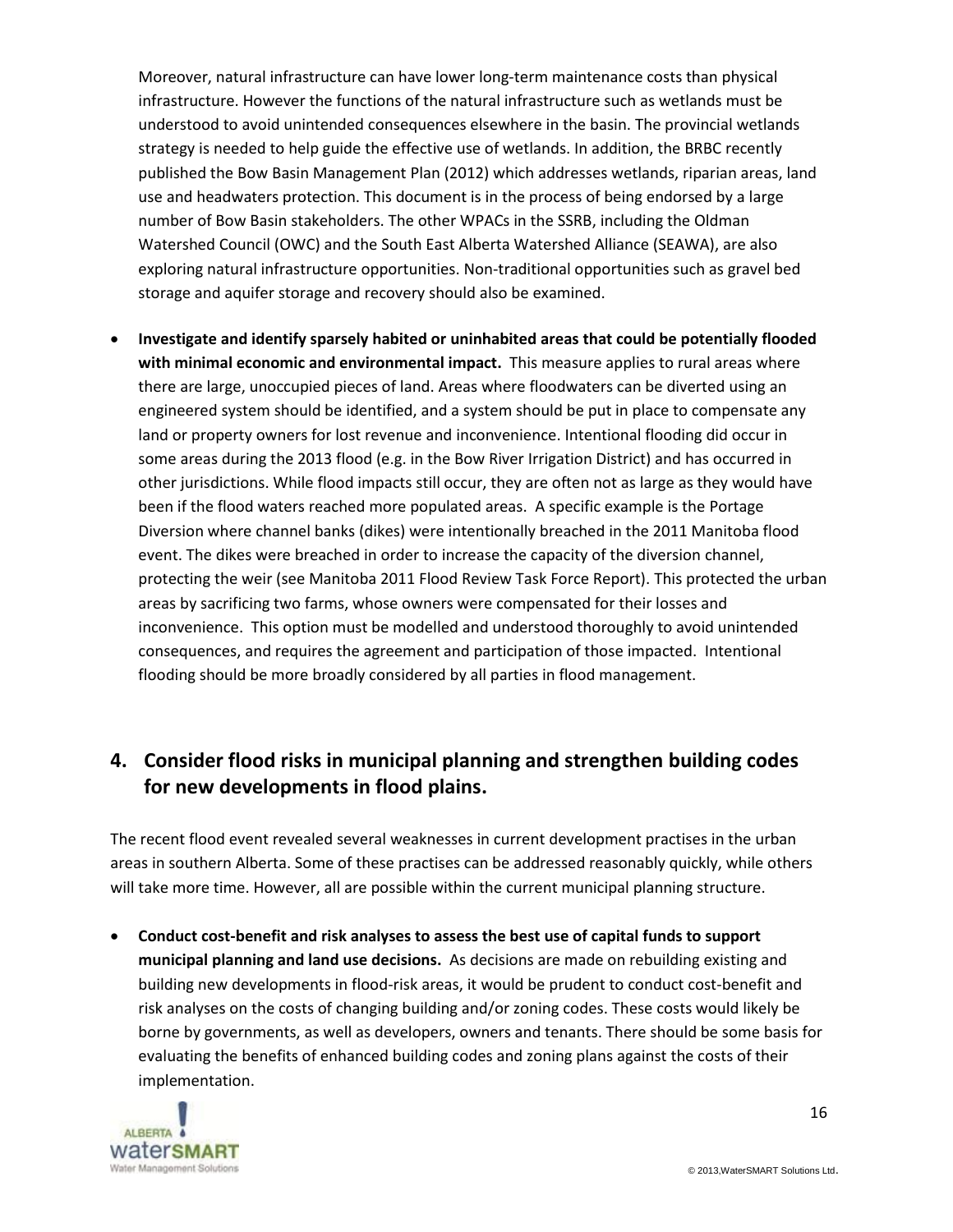- **New municipal development in potentially flood-prone areas must be reconsidered.** Increased flood plain mapping is needed to better inform decision-makers at all levels on whether building should go ahead in flood plain areas. This mapping should include groundwater mapping as well as surface water. Much of this mapping has been done, but its existence is not widely known and not all is publicly available. In addition, as noted previously, maps must be kept current by incorporating new experience. If new development is to be discouraged in flood-prone areas, then incentives and disincentives will need to be provided in order to change the land use habits of urban developers. Examples of disincentives are higher property taxes for new developments or a requirement to have overland flood insurance for those choosing to build in a flood-prone area. Examples of incentives include provision of costs of relocation outside the flood zone. This appears to be the policy direction of the GOA in response to the 2013 event. Purchasing back lands in flood-prone areas and establishing parks and other public use spaces could provide a societal benefit for the larger community.
- **Land use planning should be connected to watershed planning.** Flood plain development is primarily an urban issue. The broader issue of land use must also be considered, particularly in rural municipalities and farming and public lands, including the effect this land has on flooding in the urban centres. It is important to model potential land cover changes that could result from threats of pine bark beetle or forest fires reducing water retention, and what improvements to water retention might result from enhanced riparian or wetlands functions. Models such as the BROM and ALCES could be used here. Some specific areas that should be considered in land use planning include:
	- o Headwater basins. Headwater basins are incrementally (slowly in some, faster in others) losing their water-holding and aquifer-recharging capacity because of overlapping land uses that encourage faster overland flow of precipitation or snowmelt. Key land uses reducing groundwater infiltration and increasing overland flow are forestry, agriculture, residential construction, and the transportation network associated with forestry and energy.
	- $\circ$  Construction of built capital close to surface water. High levels of built capital (roads, residences, utilities, tourism, oil and gas, agriculture) have been and are being constructed close to all levels of surface water. As noted above, municipal development, as well as the construction of other capital, in potentially flood-prone areas should be reconsidered.
- **Refine our zoning and building codes.** A review of world class zoning and building code practises for office towers, condominiums, residential homes, and businesses should be undertaken. In many new office towers and condominiums in Calgary, electrical and mechanical systems are located in the lowest parking or basement levels along with the back-up generators. In this major flood, many of the parking structures and basements were flooded after the power was cut, which disabled the sump pumps. The flooding damaged or destroyed electrical and mechanical systems located at the lowest levels. Some basic redesign and relocation of these systems and addition of back-up generators above the flood line should result in less damage and faster recovery. The



17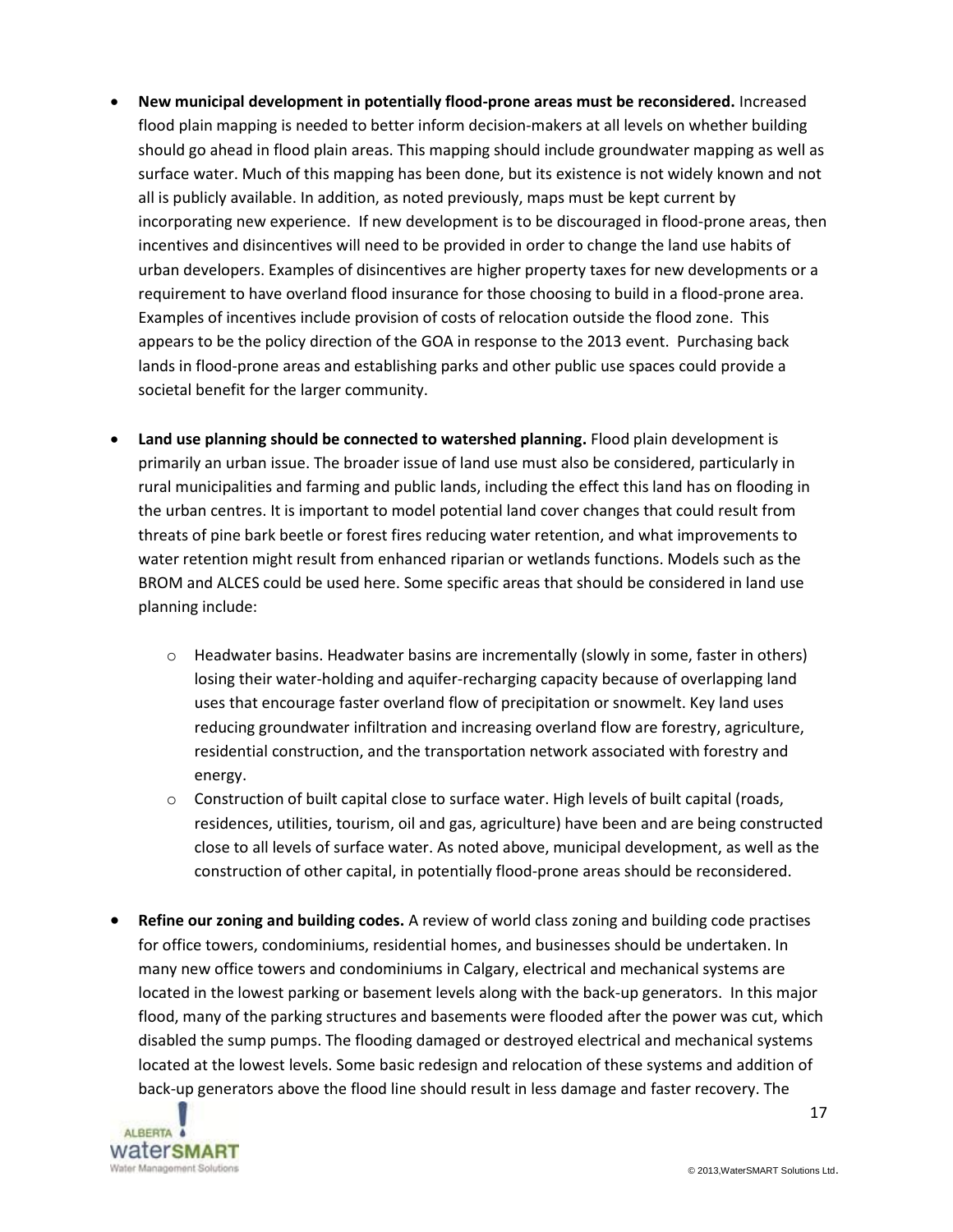location of critical information infrastructure should also be based on a clear understanding of possible water penetration during a major flood event. One specific recommendation is that multistory buildings (commercial and residential) impacted by the flood should be required to test their sump pumps to ensure that these pumps are adequately sized to remove the water that penetrated their parking structures. These sump pumps should also be placed on a separate circuit from the electrical system of the remainder of the building and linked to a backup generator that will allow the sump pumps to keep working in the event of a power shut-down. Another recommendation is that building codes should be changed to allow flood-prone residences to relocate basement density to a third floor (i.e. current codes allow for two storeys to be built, so moving the home up one storey is a possibility). Homes in flood-prone areas could be designed without basements and possibly on static or adjustable stiles (e.g. hydraulic jacks or manually operated systems). Flood-prone subdivisions could be designed with engineered walls that could be raised or lowered to desired heights around the community.

- **Recognize the importance of urban stormwater run-off management.** Flooding can have an impact on municipal stormwater and sanitary sewer systems. For example, in the community of Sunnyside in Calgary the flood protection levee largely prevented overland flooding from the Bow River, yet many houses suffered damage due to storm and/or sanitary sewer back-up. The management of urban run-off is as important as rural run-off, and the system must be designed to cope with simultaneous high rainfall and high river conditions.
- **Encourage APEGA to revise and update their practice standards to include assessment of risks due to natural disasters.** Engineers and geoscientists practice their profession under a provincial act that is administered by the Association of Professional Engineers and Geoscientists (APEGA). Many of the recommendations made above involve engineering and geology practice. A tangible action item for APEGA would be to ask its Practice Standards Committee to include an assessment of risk due to natural disasters in their risk management practice standard. This can be done either by updating the 2006 Risk Management document to include substantially greater emphasis on risk management for natural disasters, or to develop an additional document that focuses on risk management for natural disasters. This involves identifying hazards, applying risk assessment to analyze the evidence about the magnitude and probability of risks, and then developing viable alternatives to prevent or mitigate damages arising from risks. As a participant in this White Paper, the CEO of APEGA would welcome constructive suggestions about how best to harness the large volunteer professional capacity and experience that APEGA can access to make a meaningful contribution towards improved flood risk management in Alberta. This same request should be made of the other professional associations that oversee architecture, planning and installation practices in Alberta.
- **Make a variety of tools widely available to all Albertans to inform them about a future flood.** The majority of communication on the 2013 flood was carried out through social media. Many Albertans received information from Twitter, as Premier Redford, City of Calgary, Calgary Police, Mayor Nenshi, ESRD, and many others, provided constant updates. It would be worthwhile for the



18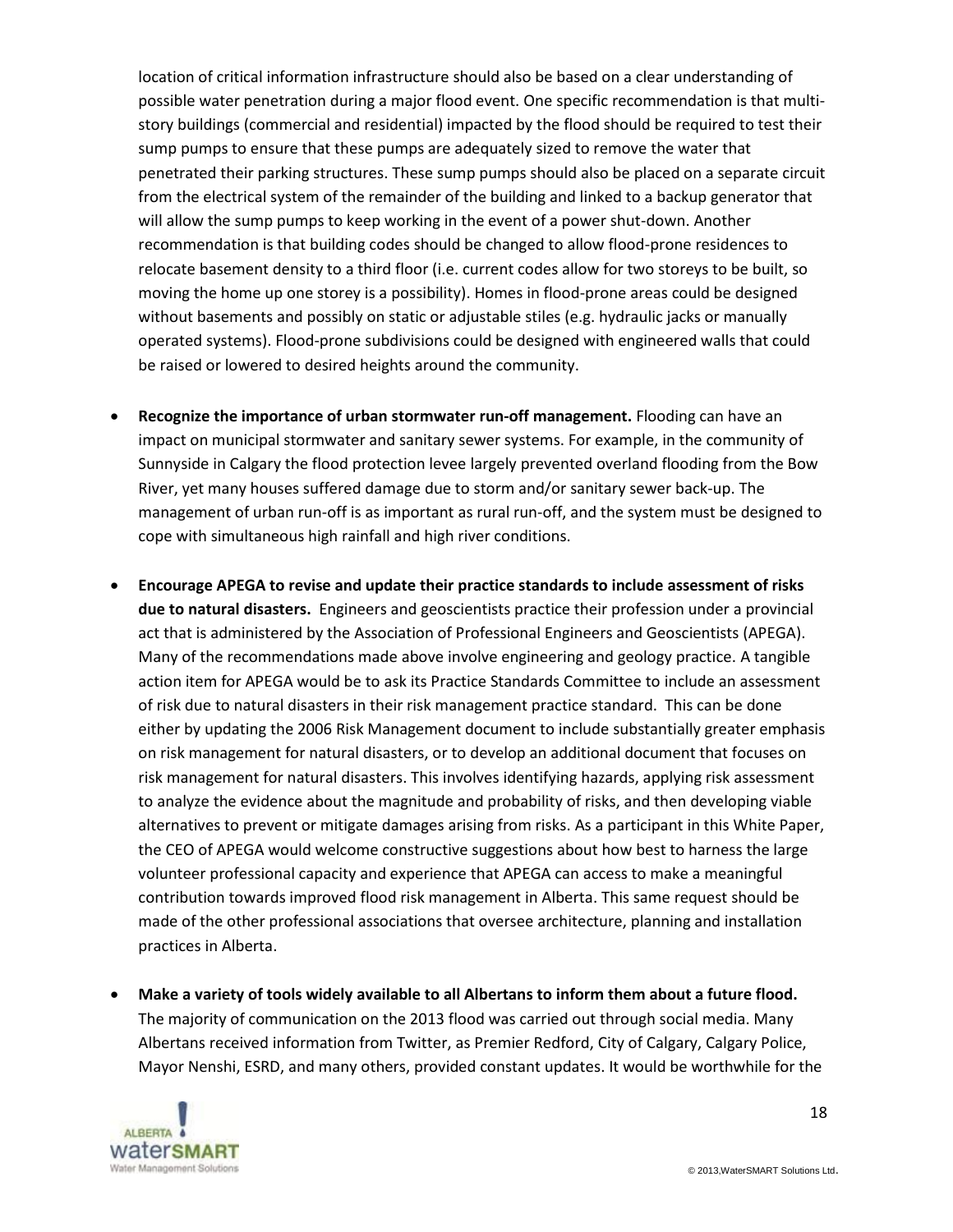GOA to consider how it could use social media as well as traditional avenues of communication as effective public communications tools both leading up to and during natural disasters.

#### <span id="page-18-0"></span>**5. Evaluate our insurance options.**

Currently, overland flood insurance is not available in Canada. Historically, the provincial government, backstopped by the federal government, stepped in to provide assistance for rebuilding when overland flood damage occurred during a flood event. For a variety of valid reasons including the magnitude of the damage, the GOA appears to be reconsidering this past practice for those wanting to rebuild the same home in the same location. There is some public support for putting conditions on payouts to reduce future tax burden to the general public from another flood. It is clear that many in the most affected areas are experiencing uncertainty and very likely significant financial hardship, especially if they are retired and were depending on their home value to support their income.

The issue is whether the affected homeowners have an option to rebuild. One idea that has been noted repeatedly since the flood occurred is offering overland flood insurance for the areas in the flood plain. Overland flood insurance potentially provides an option for homeowners who can afford it to rebuild their homes along the river's edge, ensuring that these homeowners continue to pay municipal taxes. In 2010, a study (see Sandink et al 2010) was conducted by the Institute for Catastrophic Loss Reduction and Swiss Re which concluded that overland flood is insurable for Canadian homeowners. They provided a proposal to put this insurance into place. The GOA should consider whether overland flood insurance should be brought into the province. Flood insurance programs provide important economic signals about the use and management of flood plains. At a minimum, rates for flood insurance in repetitive loss areas should be actuarially sound and reflect the true risk of flooding. Higher rates could help to guide development out of some of these high value, high repetitive loss areas. This is an area that is outside our area of expertise, and more investigation needs to be done to determine if this is a concept worth pursuing.

## <span id="page-18-1"></span>**6. Manage our water resources collaboratively.**

There are a variety of players involved in water management in Alberta, including the federal, provincial and municipal governments, as well as local watershed groups, irrigation districts, hydro power companies, non-government organizations, and others. Each has a valuable role to play in water management. Improved collaboration and information sharing between these groups is required to improve flood mitigation measures, and the following recommendations support these points. It should be noted that in the aftermath of the 2013 floods there has been great cooperation between emergency organizations at all levels of government. From local volunteer fire services to regional departments responsible for roads or electrical infrastructure to the RCMP and military, all were pitching in and cooperating with acknowledged on-scene commanders. Similarly, the transportation agencies and organizations responsible for pipeline security were cooperating to manage specific crisis situations. Politicians appeared to support each other without shifting blame or

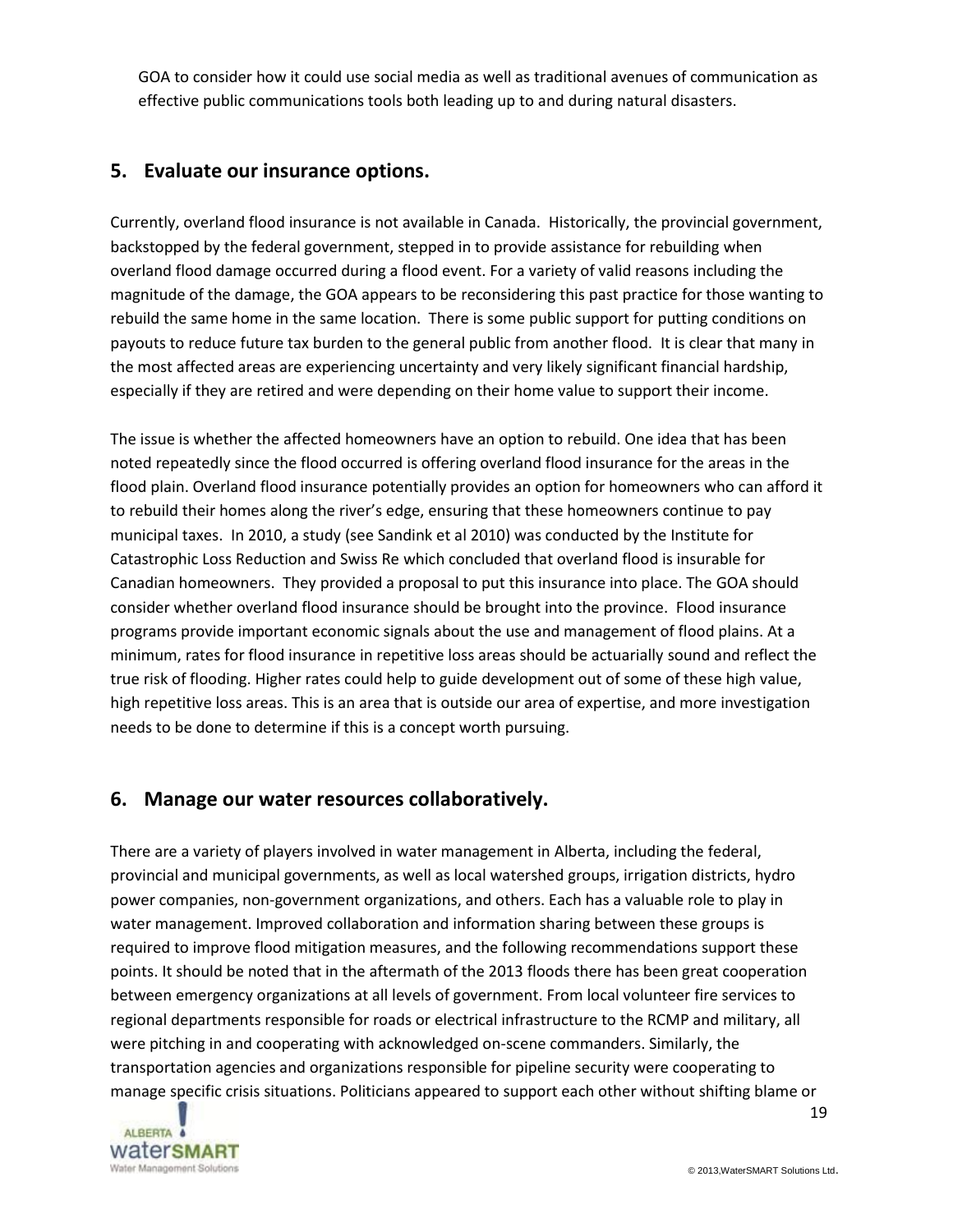raising questions of jurisdiction. These positive demonstrations of cooperation should continue through the following recommendations.

- **Support WPACs to work with their memberships to assess flood risk, consequences, and mitigation strategies, and to provide advice to GOA.** Under the *Water for Life* strategy, the WPACs have been given a specific role to play in managing water in the watershed. WPACs including the BRBC, the OWC, and SEAWA can and should take a leadership role in analyzing, evaluating, and advising on adaptation strategies to address future flood and drought circumstances. These organizations have the balanced membership and the neutral forum to convene and enable collaborative assessment of the data, to identify an array of mitigation options, and to provide leadership and advice on future water management in the Bow, Oldman and South Saskatchewan River systems. They are ready, willing and able to perform this vital function.
- **Consider creating a Provincial Water Authority.** In 2011, the Premier's Council for Economic Strategy recommended that an Alberta Water Authority be created. The driver behind this recommendation was the acknowledged risk that "within our thirty-year horizon, Alberta's current water management structure will be unable to effectively manage our water resources ..." If an Authority was created as originally planned, it would be responsible for:
	- o Water Information. The Authority would create and maintain a fully integrated and accessible water information system to support planning and decision-making. The need for more easily accessible data for modelling and planning purposes could be met through this central entity.
	- $\circ$  Water Infrastructure. The Authority would develop a long-term infrastructure plan to support effective water management, which would include on and off-stream storage facilities and natural infrastructure. The need for a review of infrastructure requirements that are appropriate for both flood and drought management could be met through the Authority.
- **Support and provide increased capacity to smaller municipalities to respond to natural disasters.**  The cities of Calgary, Lethbridge and Medicine Hat were all well-equipped and ready to respond to the flood. However, smaller municipalities have less capacity to respond to natural disasters. The GOA should work with these small communities to coordinate emergency response plans and to determine where capacity gaps exist prior to the next natural disaster.

Federal and provincial agencies should provide local governments with training, up-to-date science and data, and decision support tools to properly guide decision-making. In particular, local communities need to be informed about the full range of solutions to protect their communities, including the benefits of using natural infrastructure. This information should inform hazard mitigation, land use plans and local ordinances.

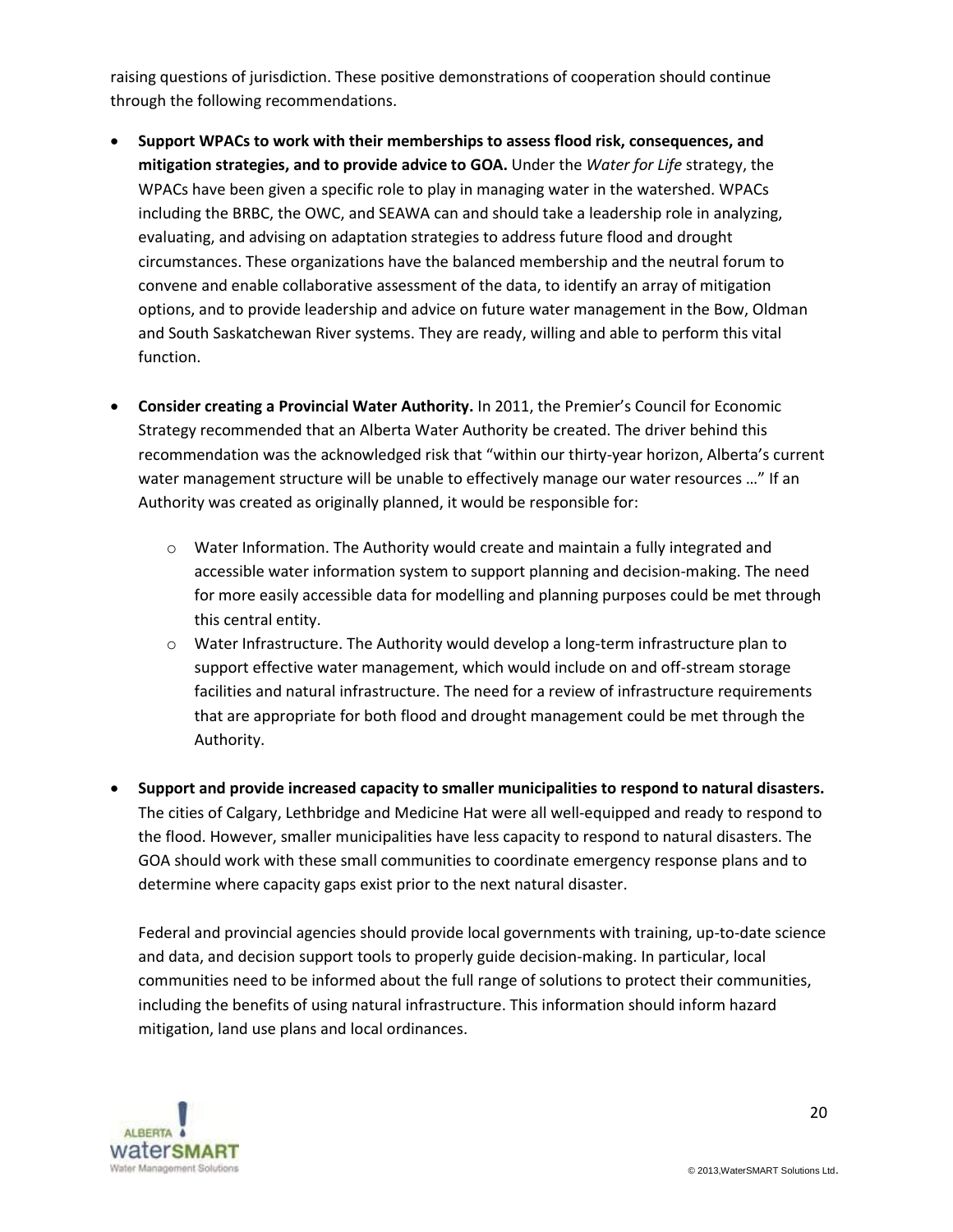# <span id="page-20-0"></span>**The Short-Term Response to the 2013 Great Alberta Flood**

Over the next six months significant progress can be made on several of the recommendations noted above. These actions can provide evidence of tangible progress toward mitigating, managing, and controlling future floods.

#### **1. Anticipate and plan for more extreme weather events**

- Engage one of the research teams currently working on understanding weather impacts on stream flows to analyze weather patterns and trends to propose a workable theory for the occurrence of the flood. Translate this work into specific guidance that can inform weather warning systems.
- Engage existing models such as BROM to understand the specific impacts and streamflow rates generated by specific flood events.
- **2. Improve our operational capacity to deal with a variety of potential extreme weather scenarios through better modelling and data management.**
- Open the doors to the data rooms so that all relevant data is easily accessible for modelling and planning throughout the SSRB.
- Implement the recommendations of the Bow River Project, including engaging TransAlta in the project through an economic arrangement with GOA.
- Engage one of the research teams currently working on groundwater mapping to map the alluvial aquifers around the Bow and Elbow Rivers to provide information on the interaction between the rivers and the aquifers. This will provide some guidance on the extent of the flood plain for various flood levels.
- Investigate the use of risk management tools such as PIEVC to incorporate flood risks into investment decisions on infrastructure.
- Research specific hydrometeorlogic indicators used by other jurisdictions that are used to understand the nature and extent of flood risk. Identify five indicators that Alberta should be monitoring now and in the future.
- **3. Investigate the cost/benefit balance of investing in physical and natural infrastructure.**
- Use existing models to begin assessing engineered and natural infrastructure options for flood management and mitigation.
- **4. Consider flood risks in municipal planning and strengthen building codes for new development in flood plains.**
- Fund a project to review and summarize best zoning and building code practises in North America, Europe and Australia related to flooding and how those can be applied to Alberta.
- Place a moratorium on new development in potentially flood-prone areas until the analyses outlined above are completed.
- Encourage APEGA to revise and update their practice standards to include consideration of risks in a flood event. Encourage other professional associations (e.g. architects, planners) to do the same.

#### **5. Evaluate our insurance options.**

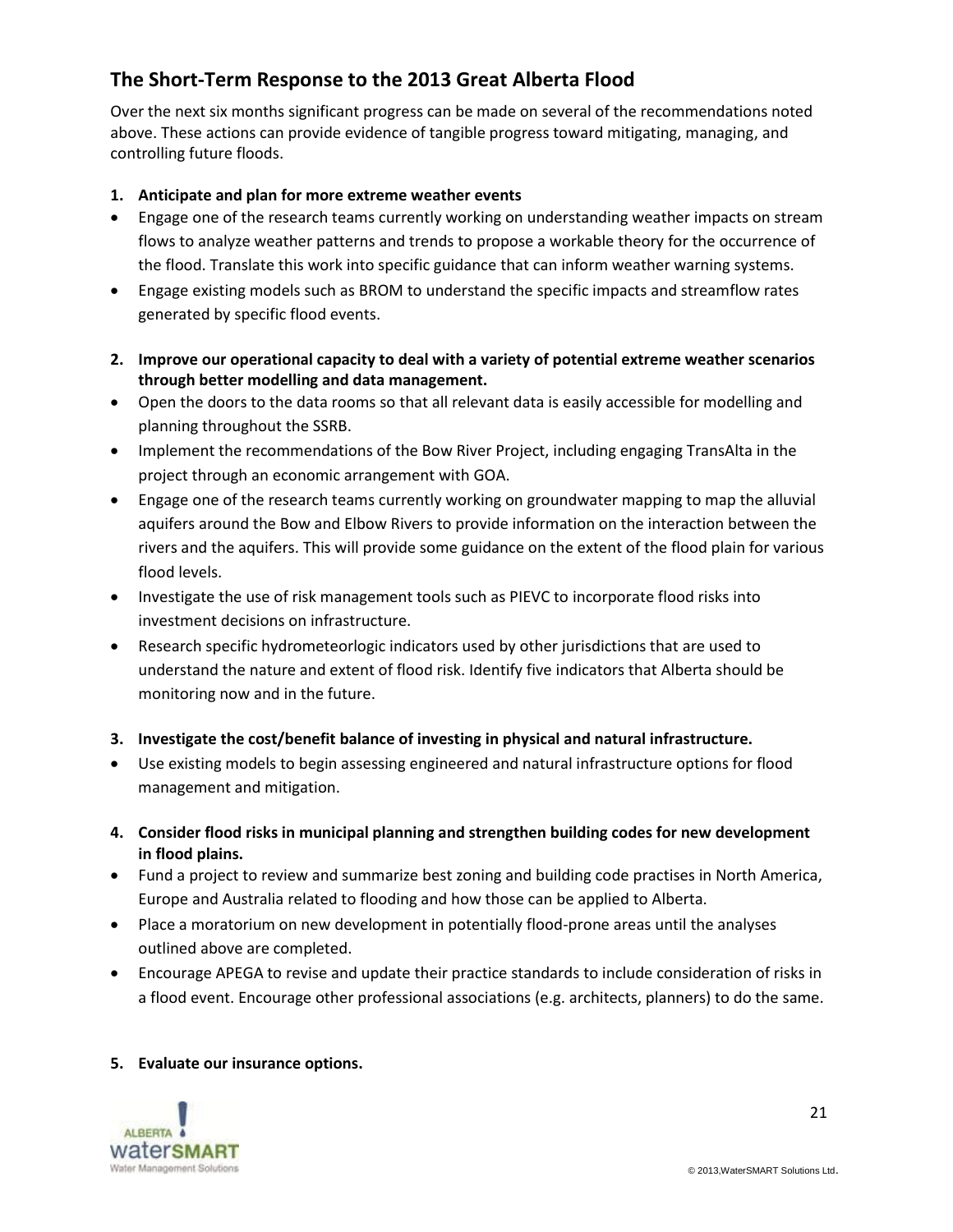Investigate the potential for overland insurance to deal with those property owners who wish to build or rebuild in the flood plain.

#### **6. Manage our water resources collaboratively.**

- Incorporate the recommendations contained in this report into the South Saskatchewan Regional Plan.
- Support WPACs to assess flood and drought risk, consequences, and mitigation strategies.
- Consider the consolidation of water-related functions (e.g. fish, energy, irrigation) into Watershedbased Authorities to support implementation of the various Regional Land Use Plans.
- Provide increased capacity and support to smaller municipalities to deal with natural disasters.

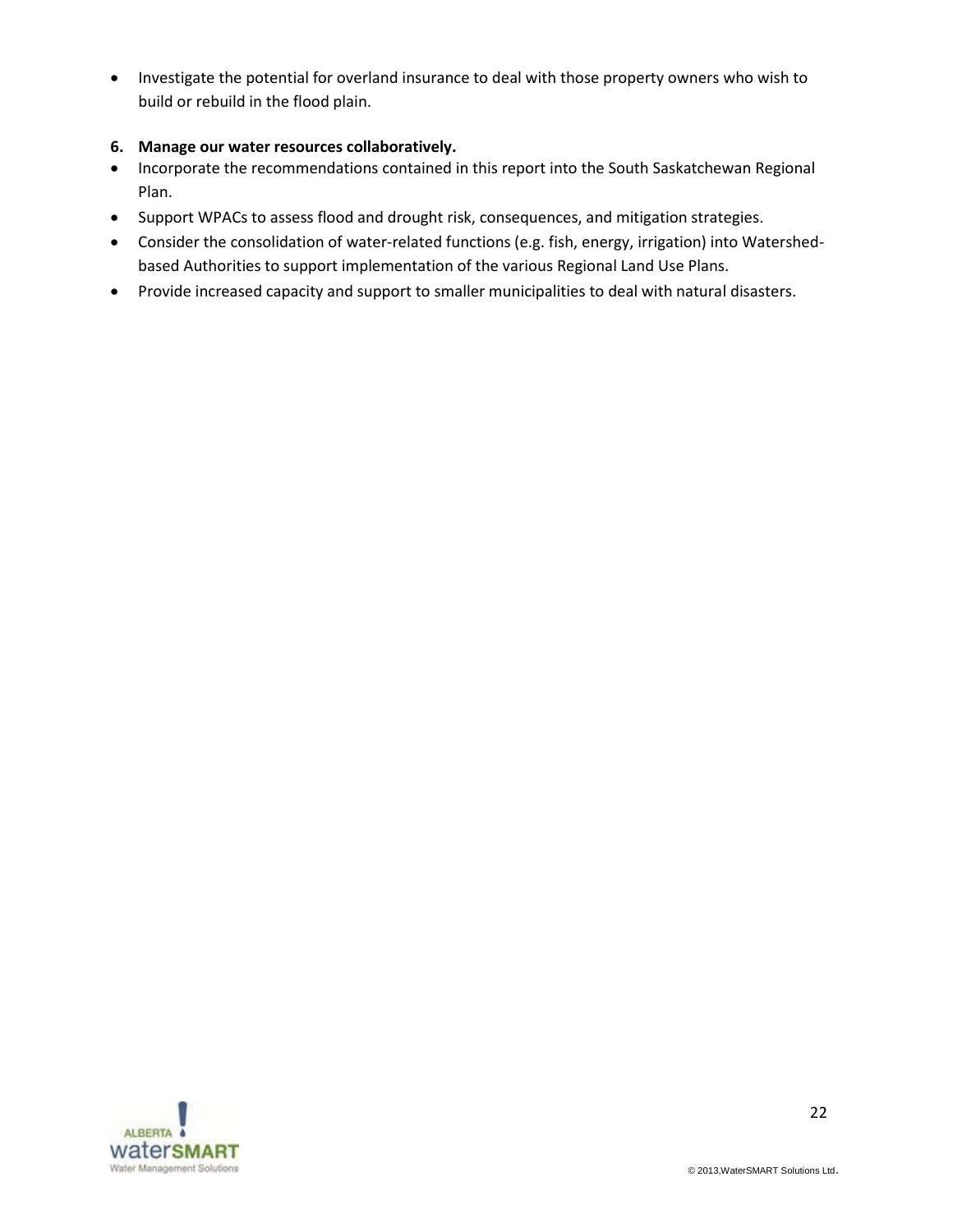#### **References**

Alberta Innovates – Energy and Environment Solutions and WaterSMART Solutions Ltd. 2013. "South Saskatchewan River Basin Adaptation to Climate Variability Project: Adaptation Strategies for Current and Future Climates in the Bow Basin."

Alberta Treasury Board and Finance Report. 2012. "Alberta Population Projections 2012 – 2041."

Bow River Basin Council. 2010. "Bow River Basin State of the Watershed Summary 2010."

Colledge, B. et al. 2006. "Guideline for Management of Risk in Professional Practice, Practice Standards Committee." Association of Professional Engineers, Geologists and Geophysicists of Alberta.

George Groeneveld. 2006. "Provincial Flood Mitigation Report: Consultation and Recommendations." Submmited by George Groeneveld, MLA Highwood, Chair of Committee on November 10, 2006. Government of Alberta.

Government of Manitoba. 2013. "Manitoba 2011 Flood Review Task Force Report: Report to the Minister of Infrastructure and Transportation." Government of Manitoba.

Hartig, John. "Lessons Learned from Soft Engineering of Detroit River Shorelines." Detroit River International Wildlife Refuge.

Insurance Bureau of Canada. 2012. "Telling the Weather Story." Prepared by the Institute for Catastrophic Loss Reduction for the Insurance Bureau of Canada.

Kovacs, Paul and Sharon Ludlow. 2010. "Flood of Options." *Canadian Underwriter* December 2010.

Neill, C.R. and W.E. Watt. 2001. "Report on Case Studies of Flood Frequency Analyses." Prepared for Alberta Transportation, Transportation and Civil Engineering Division, Civil Projects Branch.

Osborn, G. and Rajewicz, R. 1998. Urban Geology of Calgary. In: Urban geology of Canadian Cities. Geological Survey of Canada Special Paper.

Premier's Council for Economic Strategy. 2011. "Shaping Alberta's Future." Government of Alberta.

Sandink, D. et al. 2010. "Making Flood Insurable for Canadian Homeowners: A Discussion Paper. Institute for Catastrophic Loss Reduction & Swiss Reinsurance Company Ltd.

The Nature Conservancy. 2013. "Hurricane Sandy Disaster Recovery Principles." Accessed online at: [http://www.housedems.ct.gov/shore/pubs/TNC\\_post\\_Sandy\\_policy\\_principles\\_final.pdf](http://www.housedems.ct.gov/shore/pubs/TNC_post_Sandy_policy_principles_final.pdf)

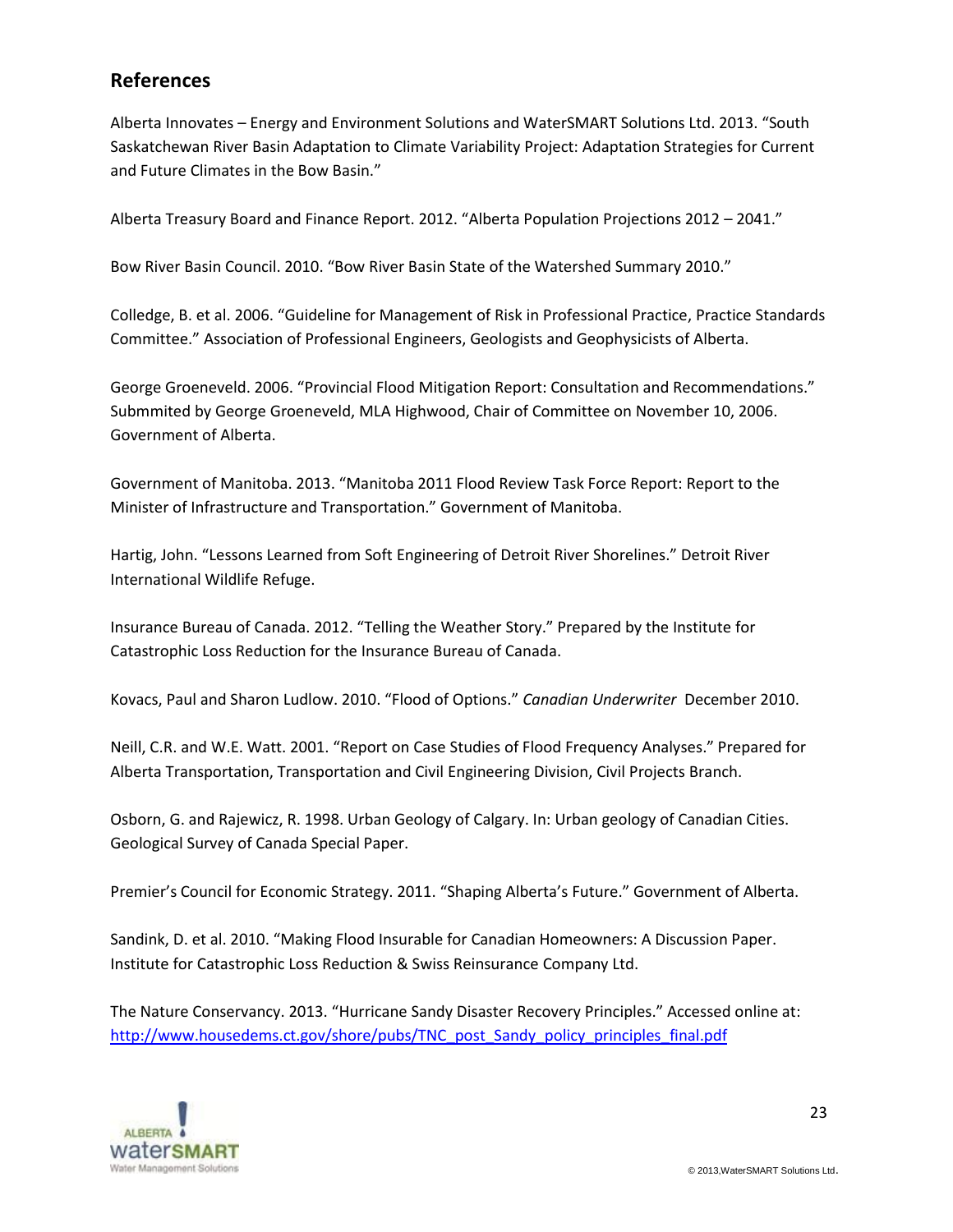Warkentin, A.A. 1999. "Red River at Winnipeg: Hydrometeorologic Parameter Generated Floods for Design Purposes." Water Resources Branch, Manitoba Department of Natural Resources.

The Alberta WaterPortal. Accessed online at: www.albertawater.com

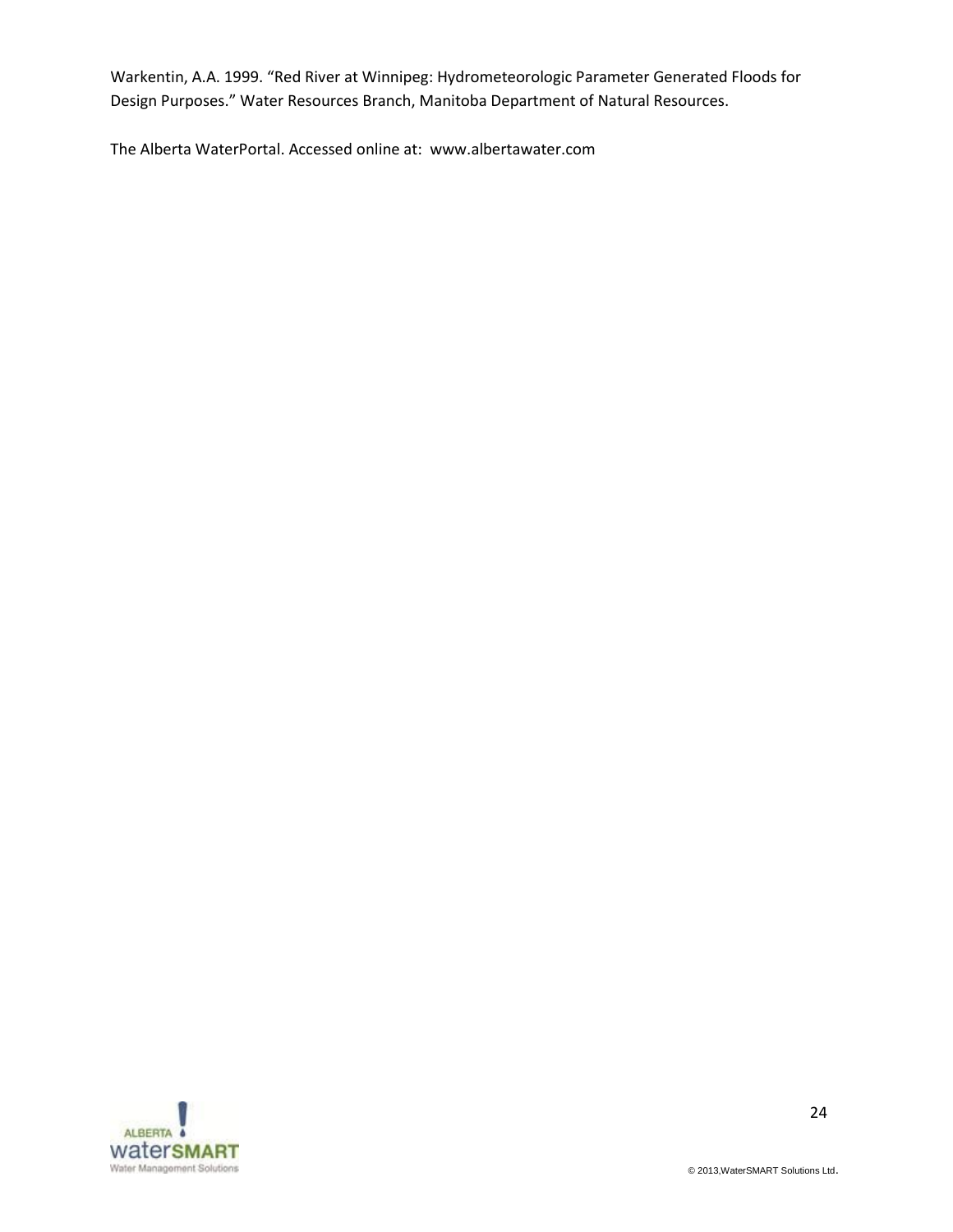#### **APPENDIX A**

#### **WHITE PAPER CONTRIBUTORS**

The following is a list of individuals from Alberta, Canada and the world who engaged in consultation with Alberta WaterSMART on this White Paper. Contributors were not asked to provide an endorsement of the White Paper, or of the recommended flood mitigation actions outlined within. Rather, respondents were asked to share their insights and feedback to ensure that our work adequately captured and reflected elements of the current conversation about flood mitigation and adaptation measures in the water policy community. Every effort was made to ensure that this White Paper reflected the comments received from the contributors. However, any errors and omissions in this paper are the responsibility of the authors and not the contributors.

A Compendium document has been prepared that includes the comments and discussion as received from the contributors to the extent possible and as agreed to by the contributors. Some of these contributions have already been featured on the Alberta WaterPortal to generate more conversations on the flood event and possible actions. Hopefully the excellent suggestions contained in the Compendium will be of value to the policy and decision makers in committee rooms across the province. While there are well-regarded experts that we have no doubt missed in our consultation, such exclusion was not intentional.

| <b>Expert</b>                          | <b>Last Name</b> | <b>First Name</b> | <b>Position</b>                     | <b>Institution or Organization</b> |
|----------------------------------------|------------------|-------------------|-------------------------------------|------------------------------------|
| Group                                  |                  |                   |                                     |                                    |
|                                        | <b>Braun</b>     | Erwin             | <b>General Manager</b>              | Western Irrigation District        |
|                                        | <b>Brawn</b>     | <b>Bob</b>        | <b>Board Member</b>                 | Alberta Water Foundation           |
|                                        | Cramwinckel      | Joppe             | Director, Water                     | World Business Council on          |
|                                        |                  |                   |                                     | Sustainable Development            |
|                                        | Doucette         | <b>Brian</b>      | Director of Sustainable             | <b>Suncor Energy</b>               |
|                                        |                  |                   | Innovation                          |                                    |
| Canadian Water Summit Discussion Group | Freek            | Kerry             | Editor                              | Water Canada                       |
|                                        | Kelly            | Mike              | Chair; Special Advisor              | <b>Bow River Basin Council</b>     |
|                                        |                  |                   |                                     | (BRBC); Alberta WaterSMART         |
|                                        | <b>Kun</b>       | Karen             | <b>Executive Director</b>           | Waterlution                        |
|                                        | Maas             | Tony              | Director, Freshwater                | World Wildlife Fund (WWF)          |
|                                        |                  |                   | Program                             |                                    |
|                                        | Olver            | Tom               | Marketing Manager, Natural          | <b>IBM</b>                         |
|                                        |                  |                   | Resources                           |                                    |
|                                        | Piñero           | Edwin             | <b>Executive Vice President and</b> | Veolia Water North America         |
|                                        |                  |                   | <b>Chief Sustainability Officer</b> |                                    |
|                                        | Renzetti         | Steven            | <b>Professor of Economics</b>       | <b>Brock University</b>            |
|                                        | <b>Riggs</b>     | Geoff             | <b>Global Business Services -</b>   | <b>IBM</b>                         |
|                                        |                  |                   | Smarter Planet Project              |                                    |
|                                        |                  |                   | Manager, Business                   |                                    |
|                                        |                  |                   | Development                         |                                    |

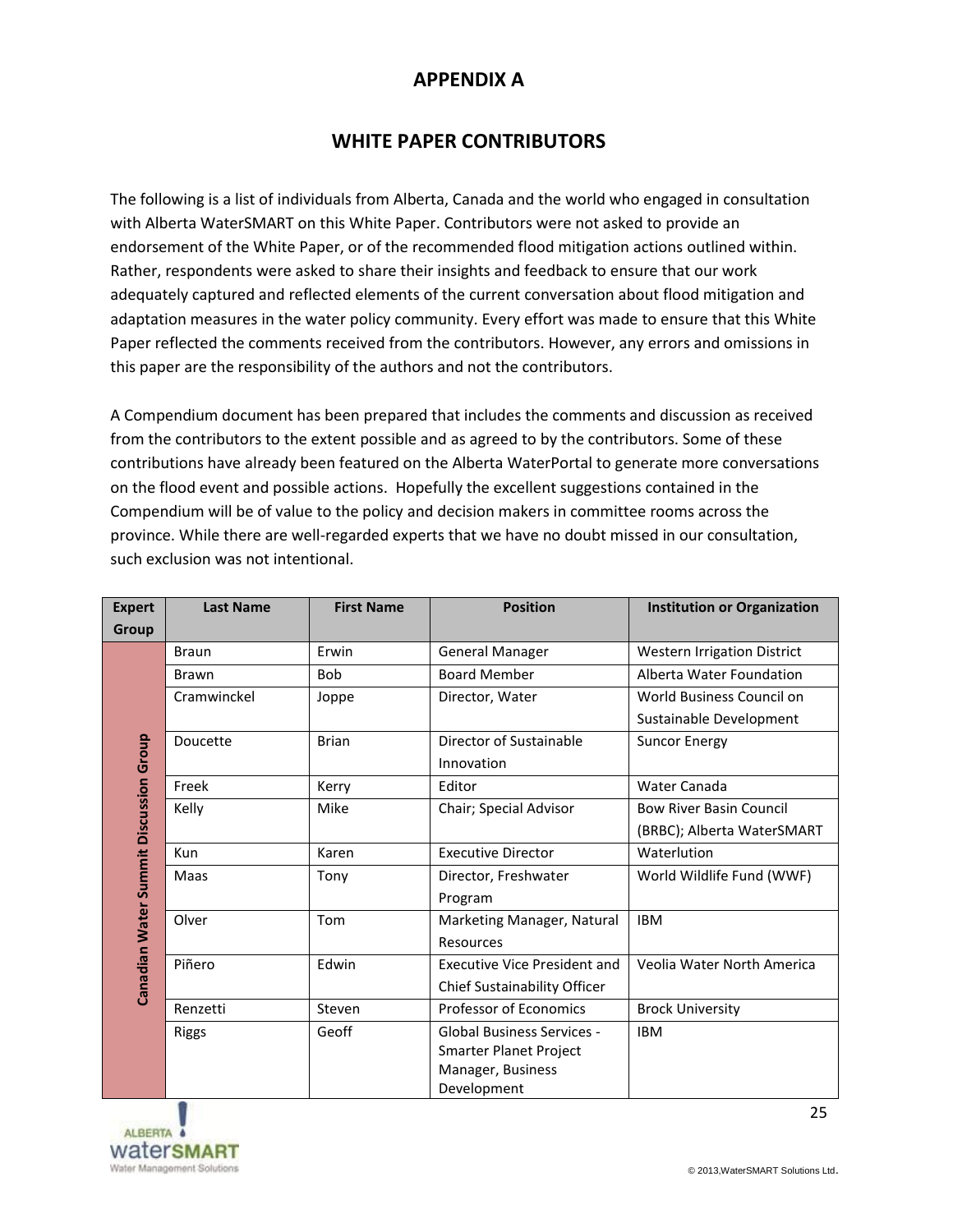|                           | Shute       | Dan           | Chair                                                      | <b>Western Irrigation District</b>       |
|---------------------------|-------------|---------------|------------------------------------------------------------|------------------------------------------|
|                           | Sommerfeld  | Larissa       | <b>Policy Specialist</b>                                   | Alberta WaterSMART                       |
|                           | Sturgess    | Kim           | CEO                                                        | Alberta WaterSMART                       |
|                           | Sweetman    | Jon           | Manager, Water Resources                                   | Alberta Innovates - Energy               |
|                           |             |               |                                                            | and Environment Solutions                |
|                           |             |               |                                                            | (AI-EES)                                 |
|                           | Taylor      | Lorne         | Special Advisor                                            | Alberta WaterSMART                       |
|                           | Tenney      | Doug          | Vice President, Hydro<br>Development                       | <b>ATCO Power</b>                        |
|                           | Van Ham     | John          | Manager, Environmental<br>Stewardship                      | ConocoPhillips Canada                    |
|                           | Veljkovic   | Maja          | <b>Natural Resources Executive</b><br>and Research Liaison | <b>IBM</b>                               |
|                           | Watanabe    | Anthony       | President & CEO                                            | Innovolve                                |
|                           | Wojnarowski | Lisa          | North America Regional                                     | Alliance for Water                       |
|                           | Downes      |               | Coordinator                                                | Stewardship; The Nature                  |
|                           |             |               |                                                            | Conservancy                              |
|                           | Bennett     | Mark          | <b>Executive Director</b>                                  | <b>Bow River Basin Council</b><br>(BRBC) |
|                           | Bjornsen    | Ryan          | Hydrogeologist                                             | Alberta WaterSMART                       |
|                           | Eden        | Lauren        | Researcher                                                 | Alberta WaterSMART                       |
|                           | Kelly       | Mike          | Chair; Special Advisor                                     | <b>Bow River Basin Council</b>           |
|                           |             |               |                                                            | (BRBC); Alberta WaterSMART               |
|                           | Minnich     | Keith         | <b>Special Advisor</b>                                     | Alberta WaterSMART                       |
|                           | Phillips    | Bob           | <b>Executive Director</b>                                  | South East Alberta Watershed             |
|                           |             |               |                                                            | Alliance                                 |
| Calgary Working Group     | Sheer       | A. Michael S. | <b>Environmental Policy</b>                                | HydroLogics                              |
|                           |             |               | Analyst                                                    |                                          |
|                           | Sheer       | Daniel P.     | Founder and President                                      | HydroLogics                              |
|                           | Sommerfeld  | Larissa       | <b>Policy Specialist</b>                                   | Alberta WaterSMART                       |
|                           | Zehnder     | Alexander     | Scientific Director, Water                                 | Alberta Innovates - Energy               |
|                           |             |               | Resources                                                  | and Environment Solutions                |
|                           |             |               |                                                            | (AI-EES)                                 |
|                           | Chalcroft   | David B.      | P.Eng., FEC, FCAE, Past<br>President; Consulting           | APEGA                                    |
|                           |             |               | Engineer                                                   |                                          |
|                           | Danyluk     | Darrel        | P.Eng., FCAE, Vice President;                              | World Federation of                      |
|                           |             |               | Chair; Past President                                      | <b>Engineering Organizations</b>         |
|                           |             |               |                                                            | (WFEO); WFEO Committee on                |
|                           |             |               |                                                            | Engineering and Environment;<br>APEGA    |
|                           | Flint       | Mark          | P.Eng., CEO                                                | APEGA                                    |
| Engineering Working Group | Hrudey      | Steve E.      | FRSC, FSRA, IWAF, PhD,                                     | Faculty of Medicine and                  |
|                           |             |               | DSc(Eng), PEng Professor                                   | Dentistry, University of                 |
|                           |             |               | <b>Emeritus at the Analytical</b>                          | Alberta; APEGA                           |
|                           |             |               | and Environmental                                          |                                          |
|                           |             |               | Toxicology Division;<br>Councillor                         |                                          |
|                           |             |               |                                                            |                                          |



26